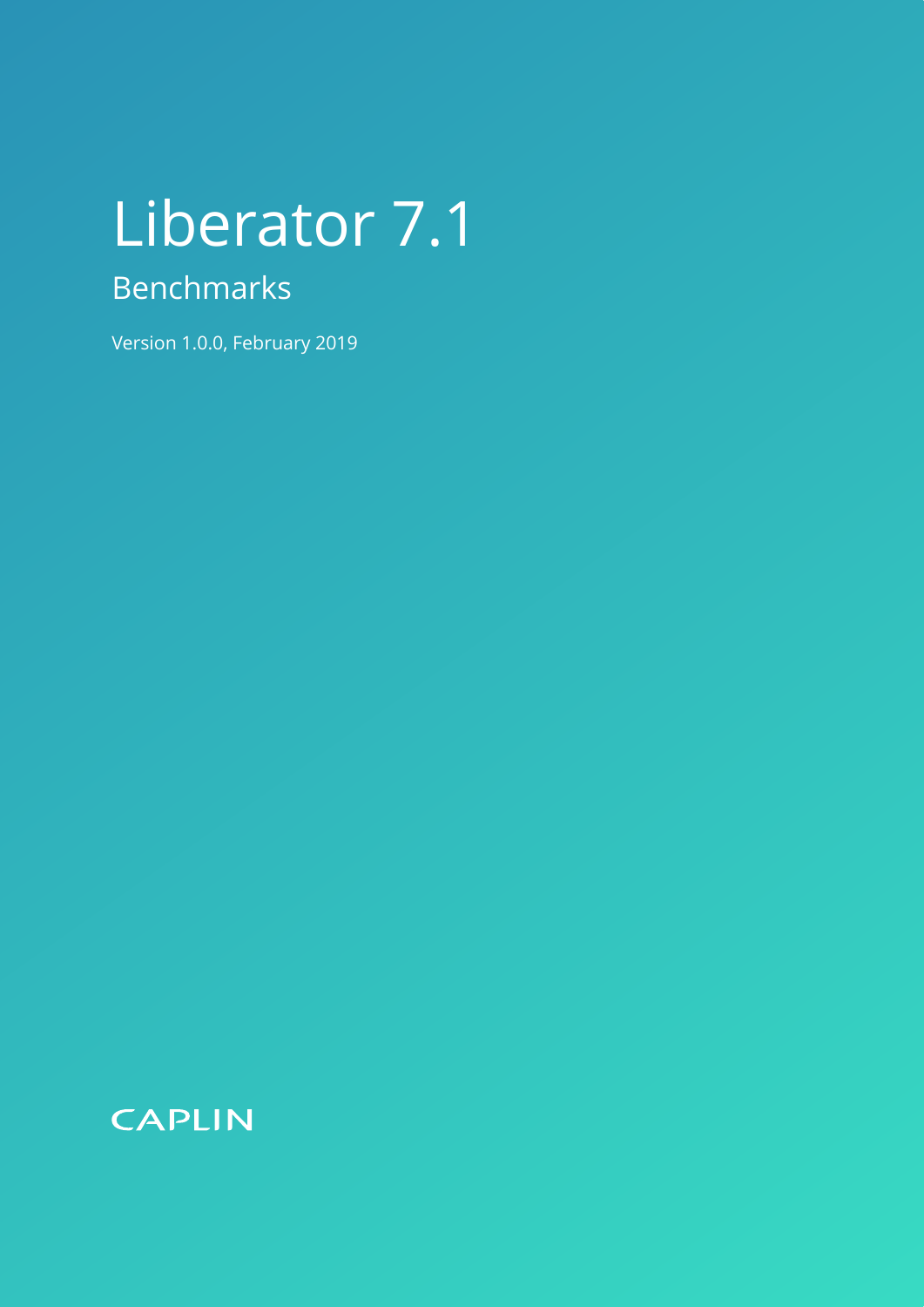# **Table of Contents**

| 4.7. Very High Updates (batching enabled)  24         |  |
|-------------------------------------------------------|--|
|                                                       |  |
|                                                       |  |
|                                                       |  |
|                                                       |  |
|                                                       |  |
|                                                       |  |
|                                                       |  |
|                                                       |  |
| 6.1. What batching configuration should we use? 34    |  |
|                                                       |  |
| 6.3. How does message size affect performance?  36    |  |
|                                                       |  |
| 6.5. How much bandwidth will our Liberator use?  37   |  |
| 6.6. How many subscriptions can Liberator handle?  37 |  |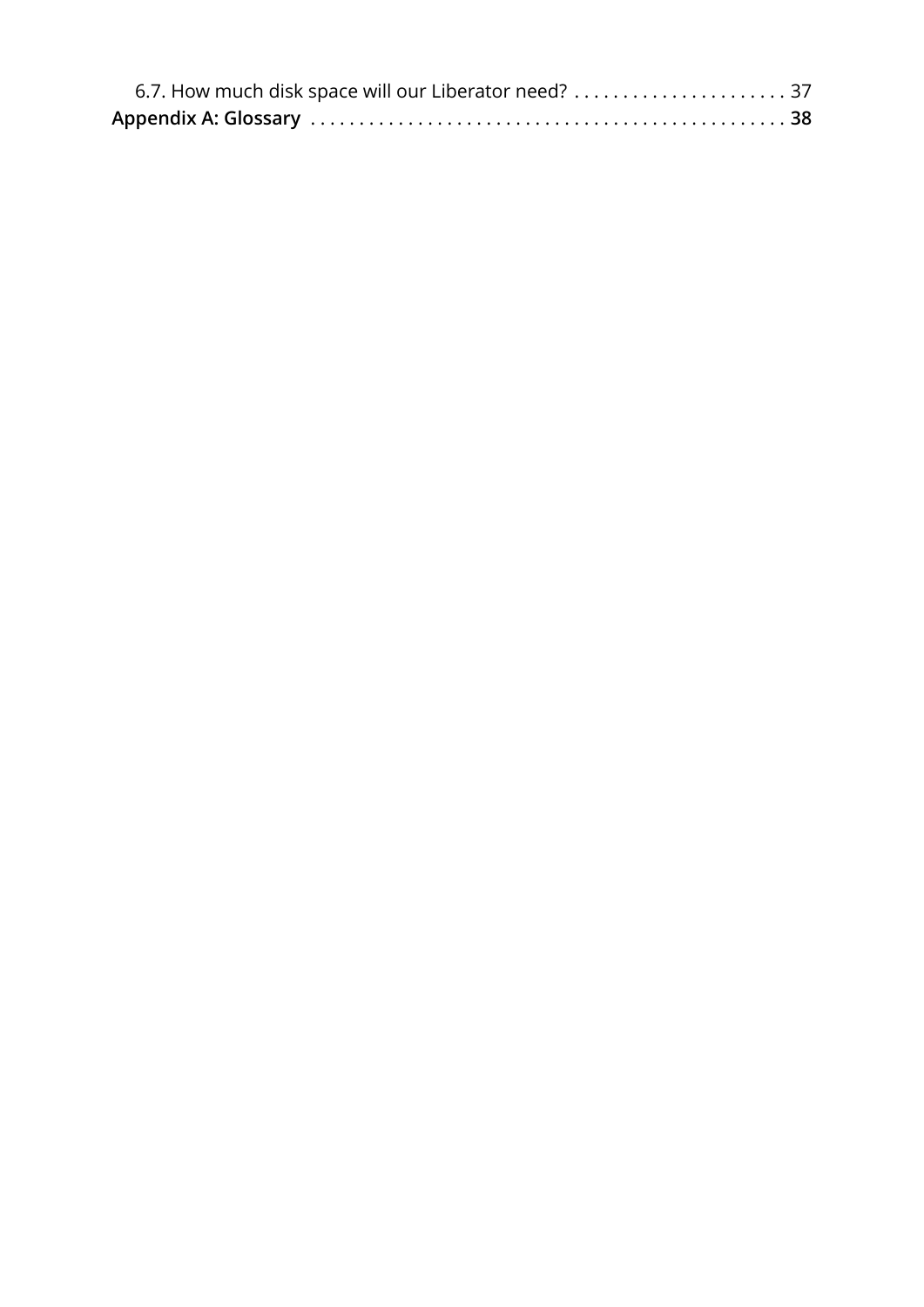# **Liberator 7.1: Benchmarks**

Copyright © 2019 Caplin Systems Ltd. All rights reserved.

Caplin Systems Ltd Cutlers Court 115 Houndsditch London EC3A 7BR UNITED KINGDOM



 $\odot$  www.caplin.com

@CaplinSystems

The information contained in this publication is subject to UK, US and international copyright laws and treaties and all rights are reserved. No part of this publication may be reproduced or transmitted in any form or by any means without the written authorization of an Officer of Caplin Systems Limited.

Various Caplin technologies described in this document are the subject of patent applications. All trademarks, company names, logos and service marks/names ("Marks") displayed in this publication are the property of Caplin or other third parties and may be registered trademarks. You are not permitted to use any Mark without the prior written consent of Caplin or the owner of that Mark.

This publication is provided "as is" without warranty of any kind, either express or implied, including, but not limited to, warranties of merchantability, fitness for a particular purpose, or non-infringement.

This publication could include technical inaccuracies or typographical errors and is subject to change without notice. Changes are periodically added to the information herein; these changes will be incorporated in new editions of this publication. Caplin Systems Limited may make improvements and/or changes in the product(s) and/or the program(s) described in this publication at any time.

This publication may contain links to third-party web sites; Caplin Systems Limited is not responsible for the content of such sites.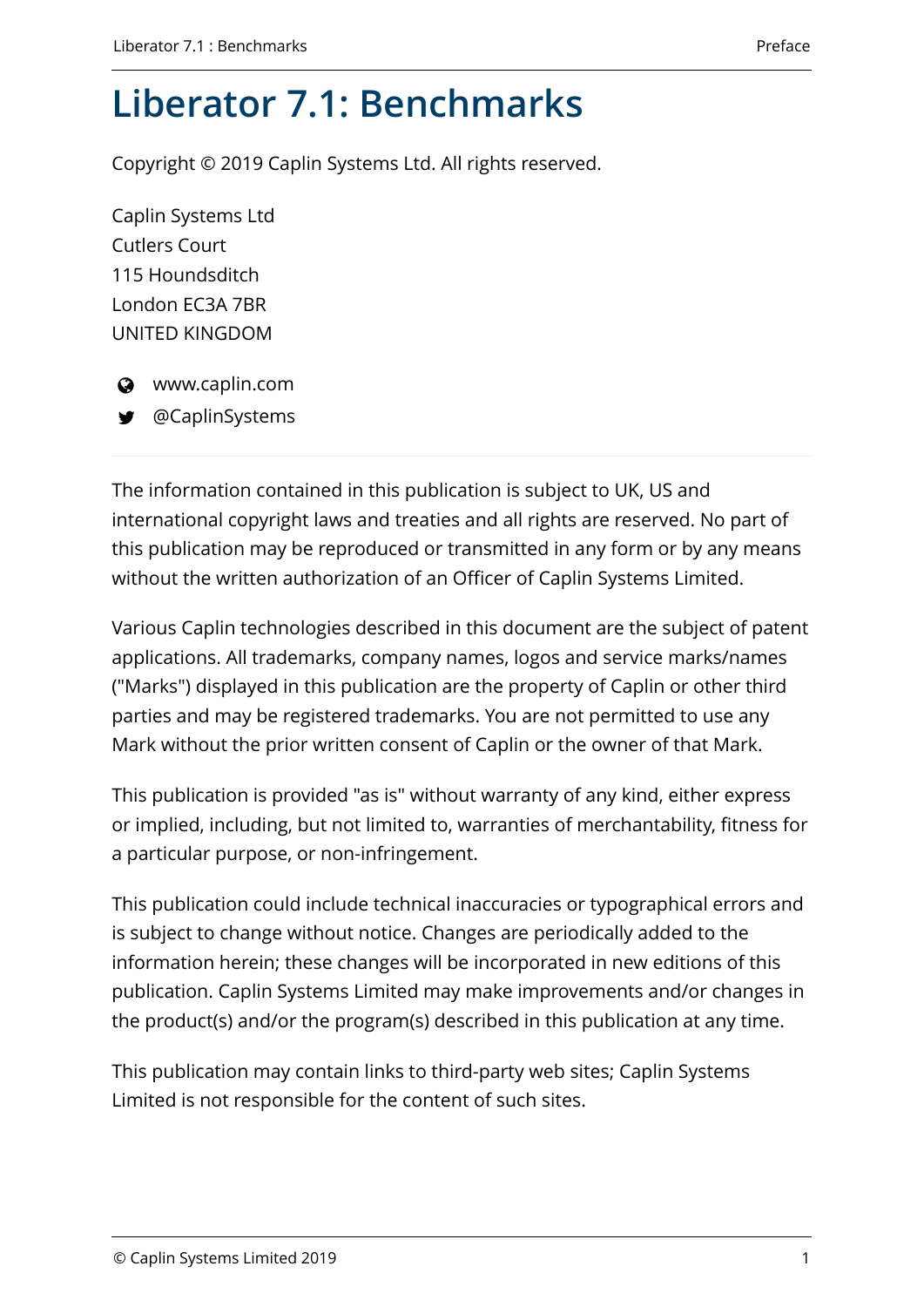#### *Document*

| Title        | Liberator 7.1: Benchmarks |
|--------------|---------------------------|
| Version      | 1.0.0, February 2019      |
| <b>Build</b> | 2019-02-18 10:24:11 UTC   |

#### *Document history*

| Version | Date                        | Notes |
|---------|-----------------------------|-------|
| 1.0.0   | February 2019 First release |       |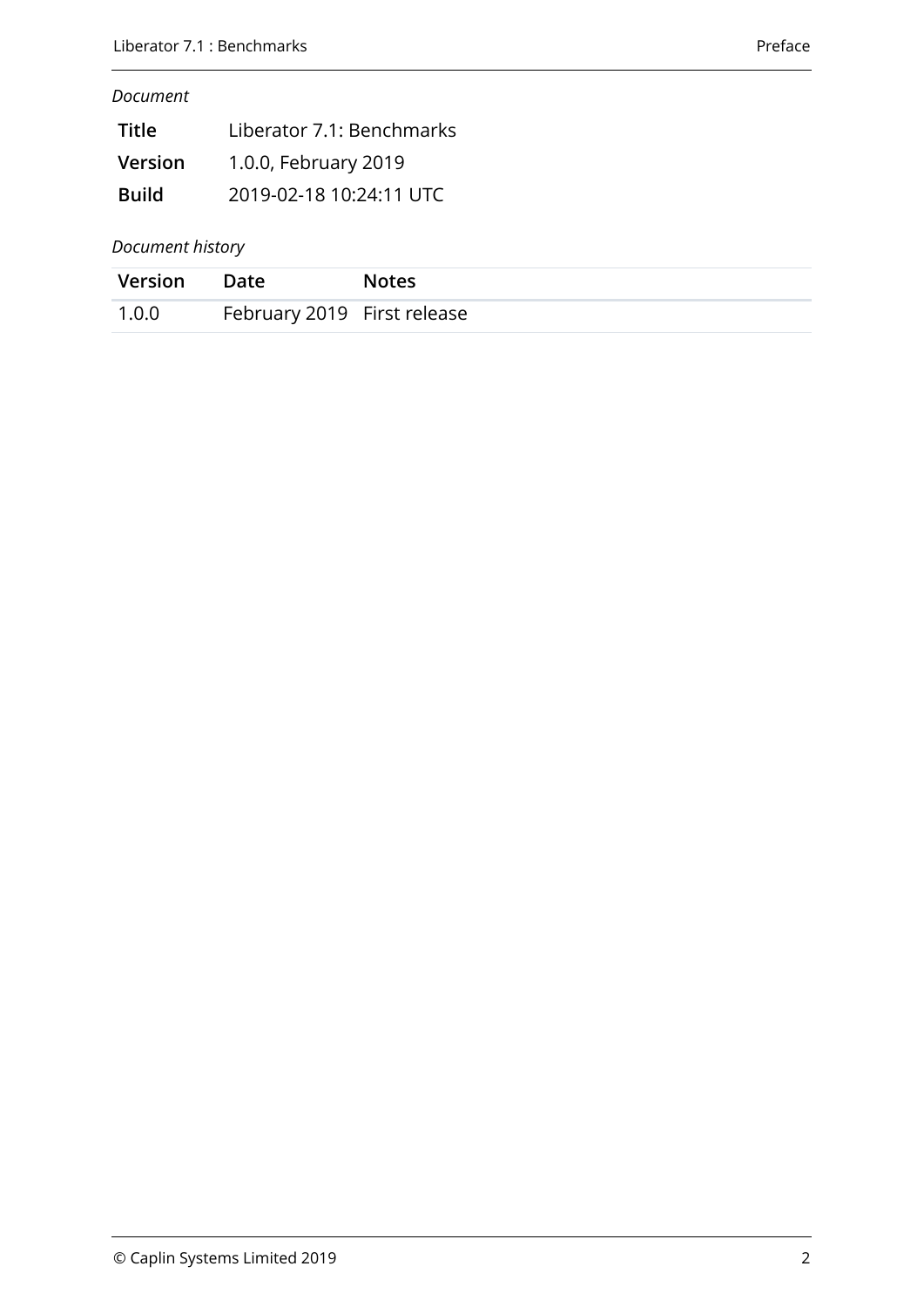# <span id="page-5-0"></span>**1. Preface**

# <span id="page-5-1"></span>**1.1. What this document contains**

This document details the results of a set of performance benchmark tests carried out on Caplin Liberator 7.1. It is hoped that the information provided in this report will assist customers in production capacity planning when deploying Liberator 7.1.

- [Section 2.1, "About the benchmark tests"](#page-7-1) gives a summary of the tests performed by Caplin Systems.
- [Section 2.4, "Headline results"](#page-8-1) summarizes the main results of the tests relating to typical performance profiles for Caplin Liberator.
- [Chapter 3,](#page-10-0) *[Test scenarios](#page-10-0)* describes the test scenarios.
- [Chapter 4,](#page-15-0) *[Test results](#page-15-0)* contains the results, with performance graphs, of the standard tests.
- [Chapter 5,](#page-29-0) *[How the benchmark tests were conducted](#page-29-0)* gives detailed information on how the benchmark tests were conducted.
- [Chapter 6,](#page-36-0) *[Frequently asked questions](#page-36-0)* addresses frequently asked questions about how to configure and tune Liberator and its environment to achieve the required performance.

# <span id="page-5-2"></span>**1.2. Who should read this document**

This document is intended for anyone who is evaluating Caplin Liberator's performance characteristics, or who is planning to deploy Caplin Liberator.

Typical readers would be:

- Technical Managers
- System Architects
- System Administrators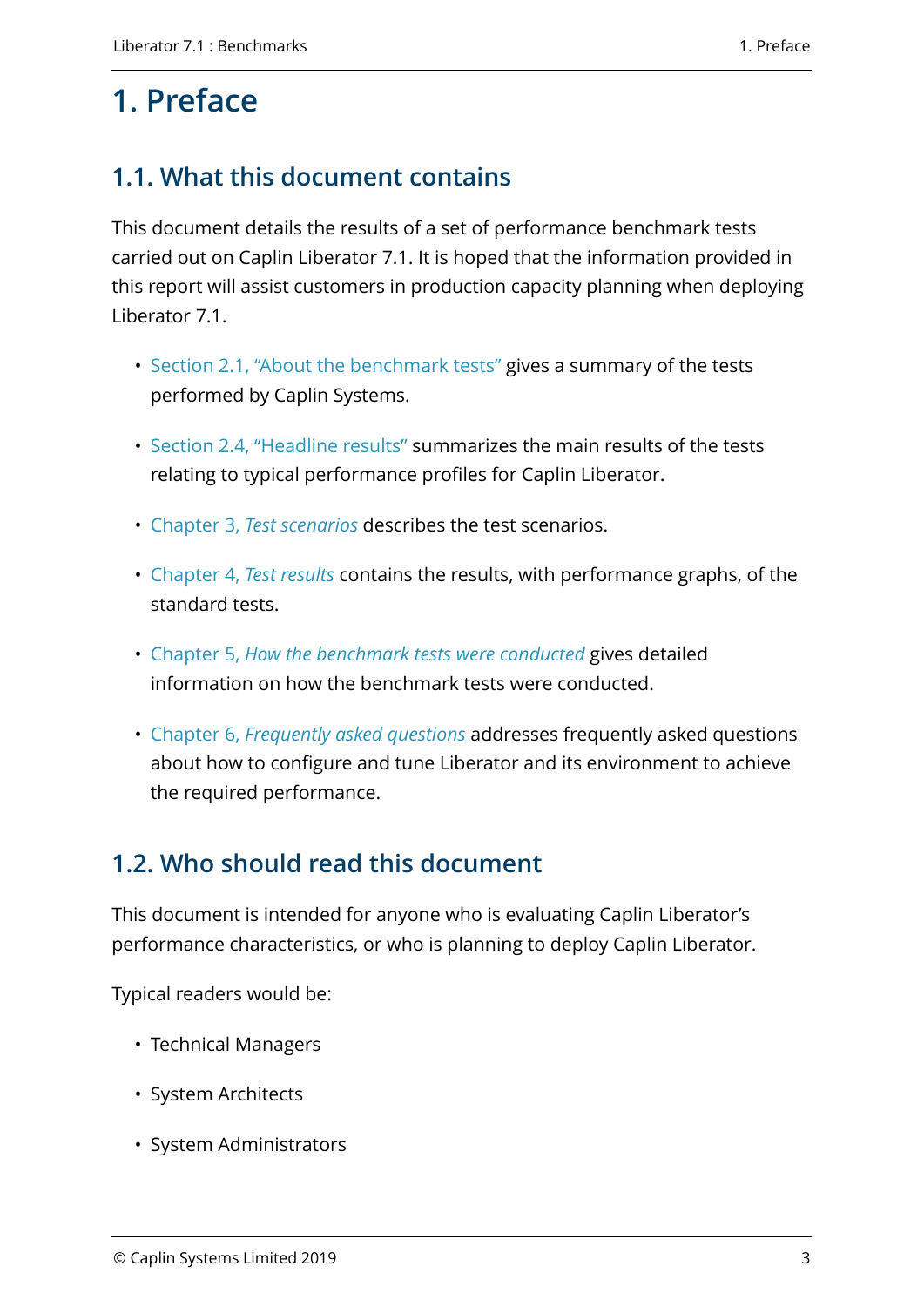### <span id="page-6-0"></span>**1.3. Feedback**

Customer feedback can only improve the quality of our product documentation, and we would welcome any comments, criticisms or suggestions you may have regarding this document.

Please email your feedback to [documentation@caplin.com](mailto:documentation@caplin.com).

# <span id="page-6-1"></span>**1.4. Acknowledgements**

*Adobe Reader* is a registered trademark of Adobe Systems Incorporated in the US and/or other countries.

*Windows* is a registered trademark of Microsoft Corporation in the US and other countries.

*Sun*, *Solaris* and *Java*, are trademarks or registered trademarks of Oracle Corporation, in the US or other countries.

*Linux*® is the registered trademark of Linus Torvalds in the US and other countries.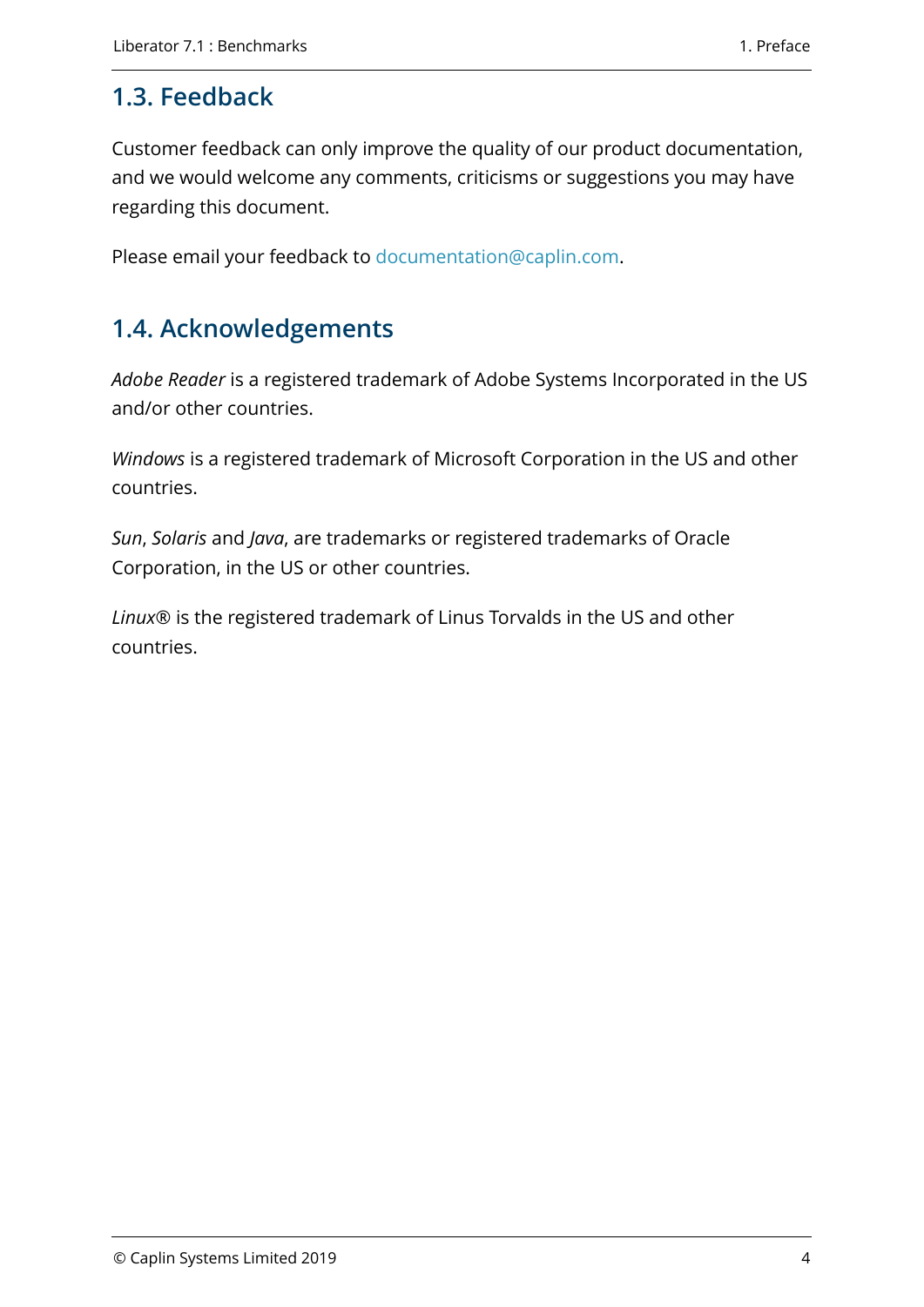# <span id="page-7-0"></span>**2. Overview**

# <span id="page-7-1"></span>**2.1. About the benchmark tests**

The benchmark tests detailed in this document are designed to show how Caplin Liberator will perform on the Linux® platform, when deployed as a real-time financial internet hub, streaming data updates to web-based financial trading applications.

The tests cover four scenarios:

- Low update rates: representative of a low-end information portal
- Medium update rates: representative of a low-volatility trading system, such as credit trading
- High update rates: representative of a high-activity FX trading system
- Very high update rates: representative of the most extreme online trading environments

The main factor affecting the overall performance of Liberator is the power of the machine on which it runs. The tests were conducted on servers representing typical commercially available machines that can be used to host Web servers and server applications. A single Liberator instance was run on one machine, while test harnesses were run on other machines to provide data and client processes.

# <span id="page-7-2"></span>**2.2. Message latency versus CPU usage**

The key item measured in the tests was the end-to-end message latency against the number of logged in clients, and by implication the number of update messages being sent out to the totality of the connected client base.

Although some of the test results show CPU usage, in practice end-to-end message latency is more significant as a measure of Liberator performance than CPU usage. Message latency has a direct impact on users and may increase long before CPU usage reaches its maximum. The aim of sizing a system incorporating Caplin Liberator should be to achieve a maximum desired message latency for a given maximum update rate.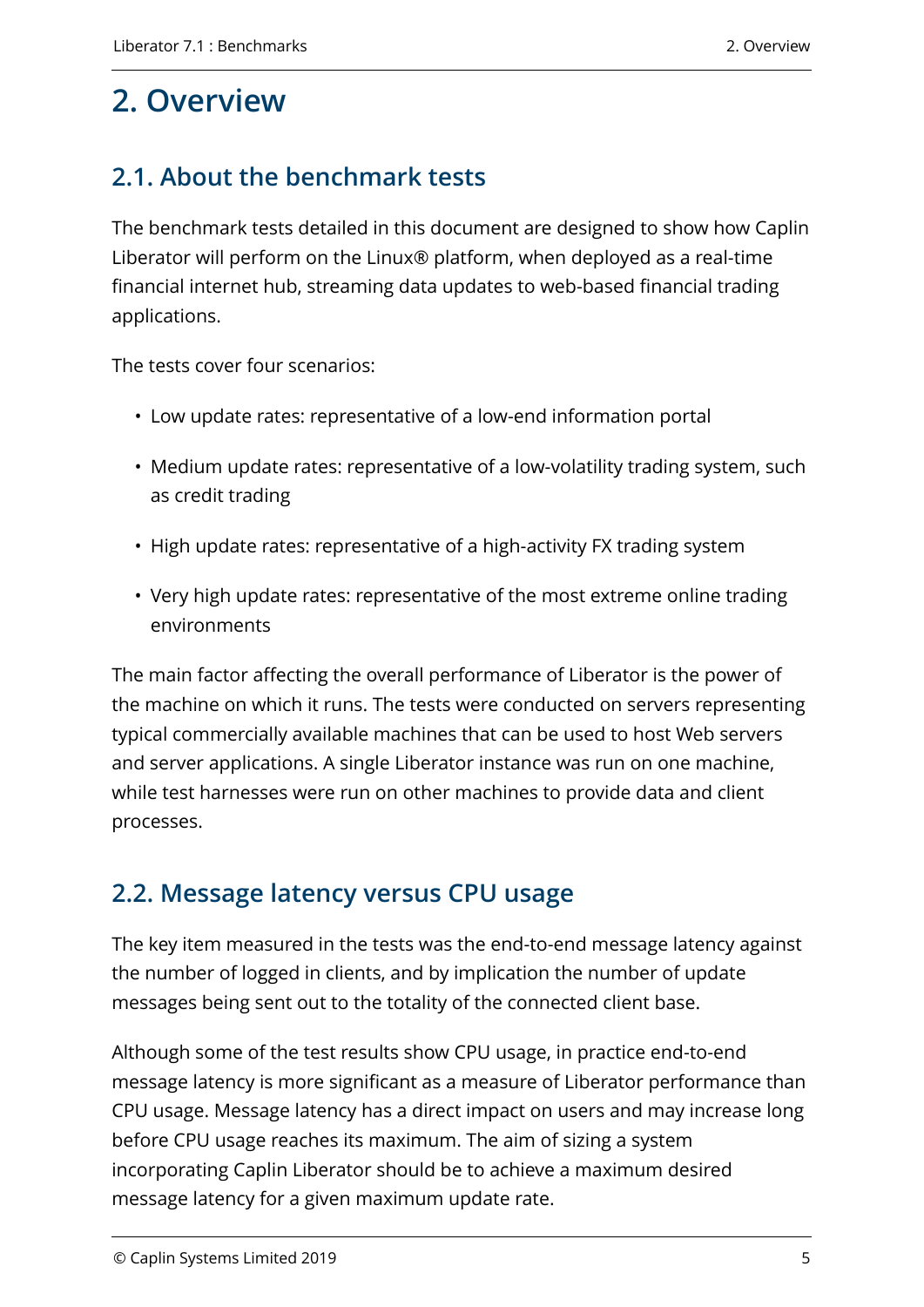### <span id="page-8-0"></span>**2.3. Test setup**

For detailed information on the test set up used to conduct the benchmarks, see [Chapter 5,](#page-29-0) *[How the benchmark tests were conducted](#page-29-0)*.



It is hoped that the information provided in this report will assist customers in production capacity planning. However, while the tests were designed to emulate real-world traffic and user scenarios, they were conducted using specific hardware running in an isolated environment, and therefore no guarantees can be made that identical results will be achieved in other environments.

# <span id="page-8-1"></span>**2.4. Headline results**

Headline results for Liberator 7.1 are reproduced below. To see the full results for each scenario, click the links in the first column of the table.

| Scenario         | Message rate     | <b>Batching</b>          | <b>Users</b> | <b>Mean latency</b> |
|------------------|------------------|--------------------------|--------------|---------------------|
| Low              | 1 msg/user/sec   | $\overline{\phantom{a}}$ | 100,000      | 3.7 <sub>ms</sub>   |
| Med              | 10 msg/user/sec  | $\blacksquare$           | 50,000       | 4.8ms               |
| <b>High</b>      | 50 msg/user/sec  | ٠                        | 12,500       | 6.8ms               |
| <b>Very High</b> | 100 msg/user/sec |                          | 6,000        | 5 <sub>ms</sub>     |

*Headline results for Liberator 7.1*

*Headline results for Liberator 7.1 (batching enabled)*

| Scenario  | Message rate     | <b>Batching</b> | <b>Users</b> | <b>Mean latency</b> |
|-----------|------------------|-----------------|--------------|---------------------|
| High      | 50 msg/user/sec  | 100ms           | 28,000       | 53 <sub>ms</sub>    |
| Very High | 100 msg/user/sec | 100ms           | 18,000       | 54 <sub>ms</sub>    |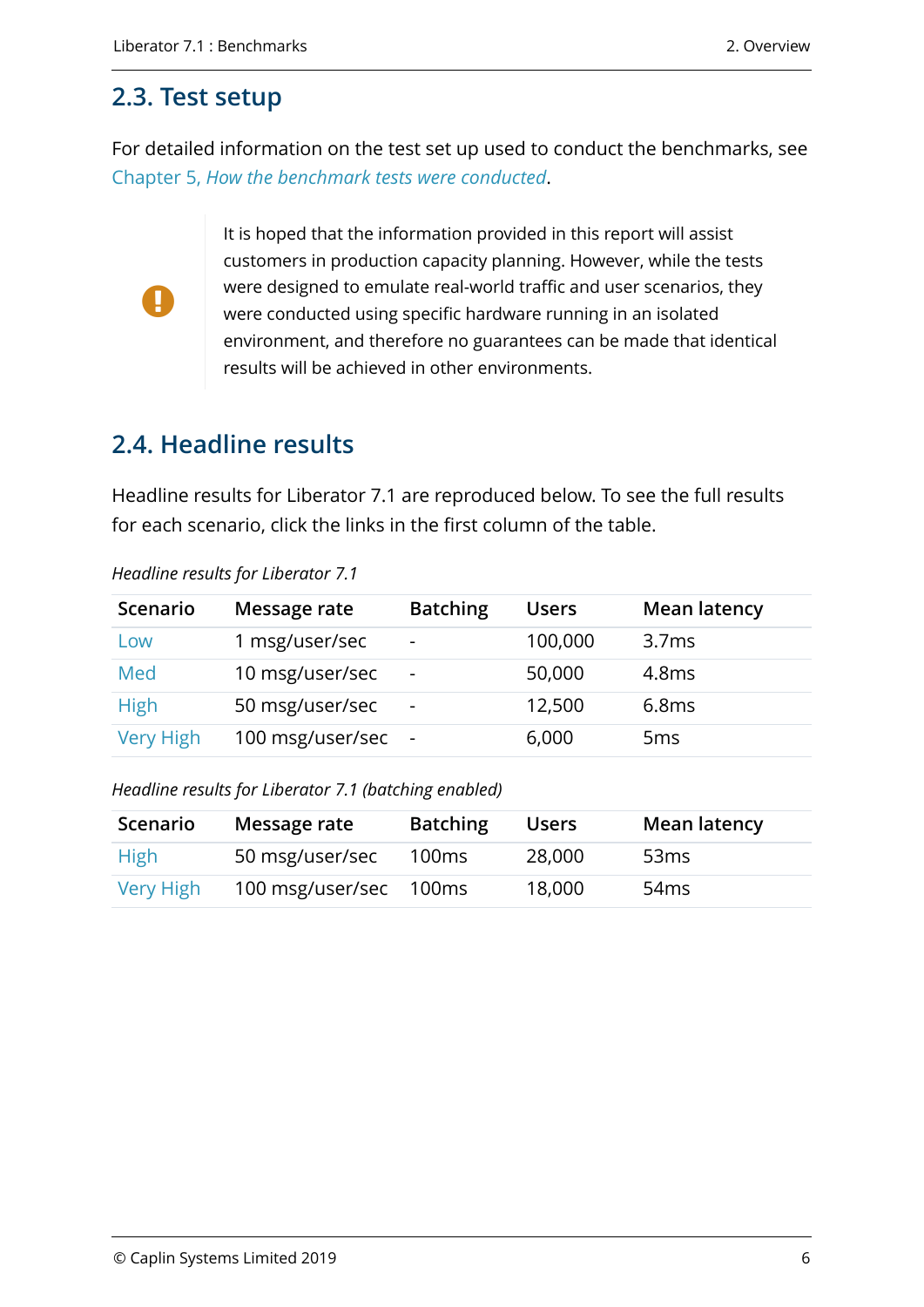# <span id="page-9-0"></span>**2.5. Caplin's benchmark tools**

Benchmarking a streaming server such as Liberator in a realistic manner is a challenge, because of the need to simulate the large numbers of users and high update rates that would be encountered in real-world business environments.

Caplin Systems has produced an internal suite of tools, the Benchtools, that make benchmark scenarios easier to set up and run. The Benchtools suite was used to run the benchmark tests described in this document.

The Benchtools suite comprises two components:

#### **Benchsrc**

An update publisher, which generates updates of a configurable size and frequency.

#### **Benchrttp**

A scalable client simulator, which creates real RTTP sessions, but simulates clients being spread across many computers and browsers.

For an illustration of how Benchsrc, Liberator, and Benchrttp were deployed to run these benchmarks, see [Section 5.2, "Test setup".](#page-29-2)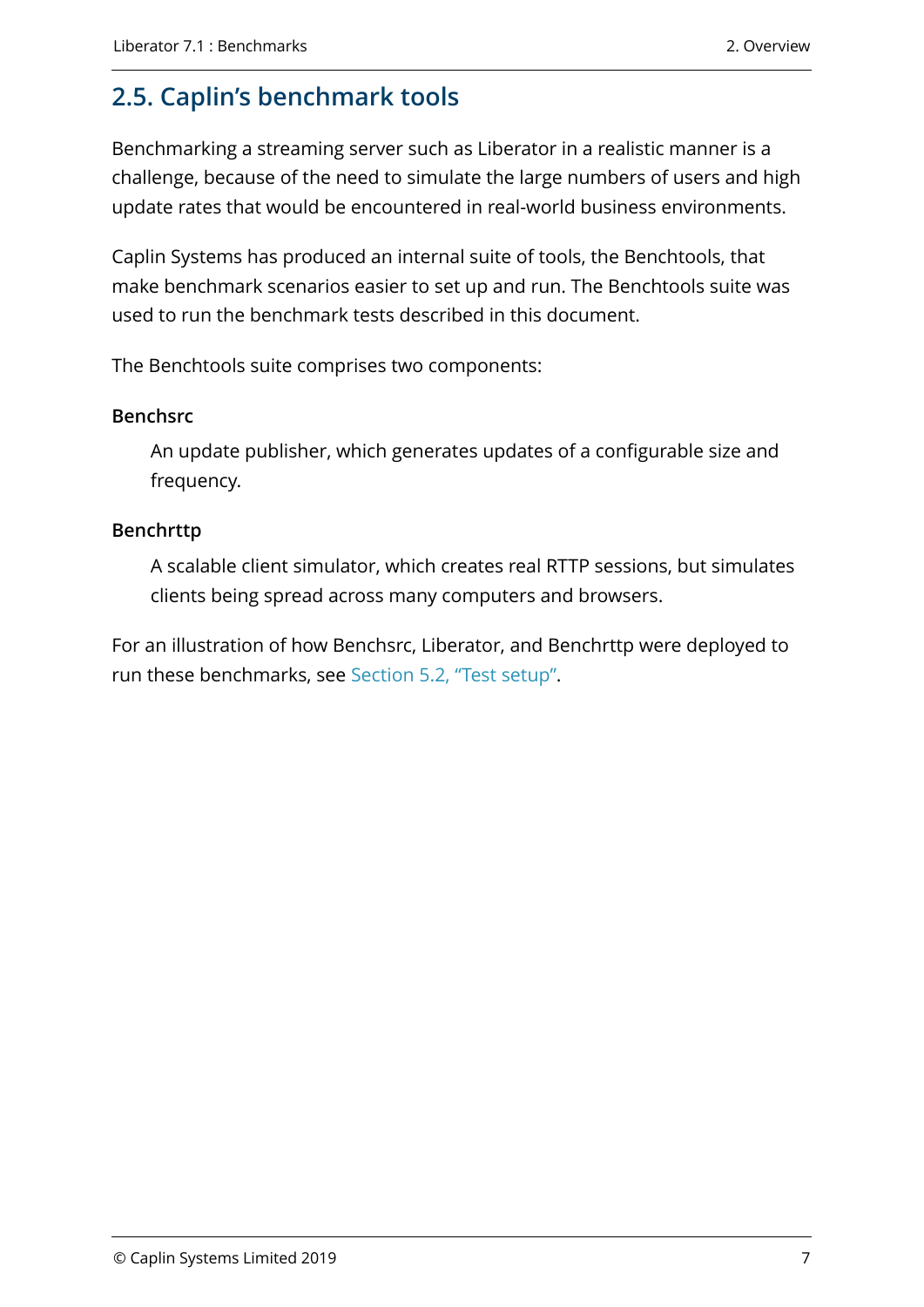# <span id="page-10-0"></span>**3. Test scenarios**

The following sections describe the test scenarios used in these benchmarks. These scenarios are designed to simulate the different types of activity and data rates commonly seen in real time financial applications. They demonstrate the performance that Liberator can achieve.

## <span id="page-10-1"></span>**3.1. Low Updates**

This scenario is typical of a low-end information portal and demonstrates the high number of connections that Liberator can support.

This scenario was tested with one [message batching](https://www.caplin.com/developer/caplin-platform/liberator/liberator-bursting) interval (0ms) and one message size (54 bytes).

| Source subjects                 | 1,000                         |
|---------------------------------|-------------------------------|
| Update rate per subject         | 0.5 updates/second            |
| Total source update rate        | 500 updates/second            |
| <b>Subscriptions per client</b> | $\overline{2}$                |
| Update rate per client          | 1 updates/second              |
| <b>Number of DataSources</b>    | 1                             |
| burst-min (seconds)             | 0                             |
| burst-increment (seconds)       | 0.01                          |
| burst-max (seconds)             | 0 (message batching disabled) |
| Message size (bytes)            | 54                            |
| Streaming rate per client (bps) | 432                           |
|                                 |                               |

*Low Updates scenario*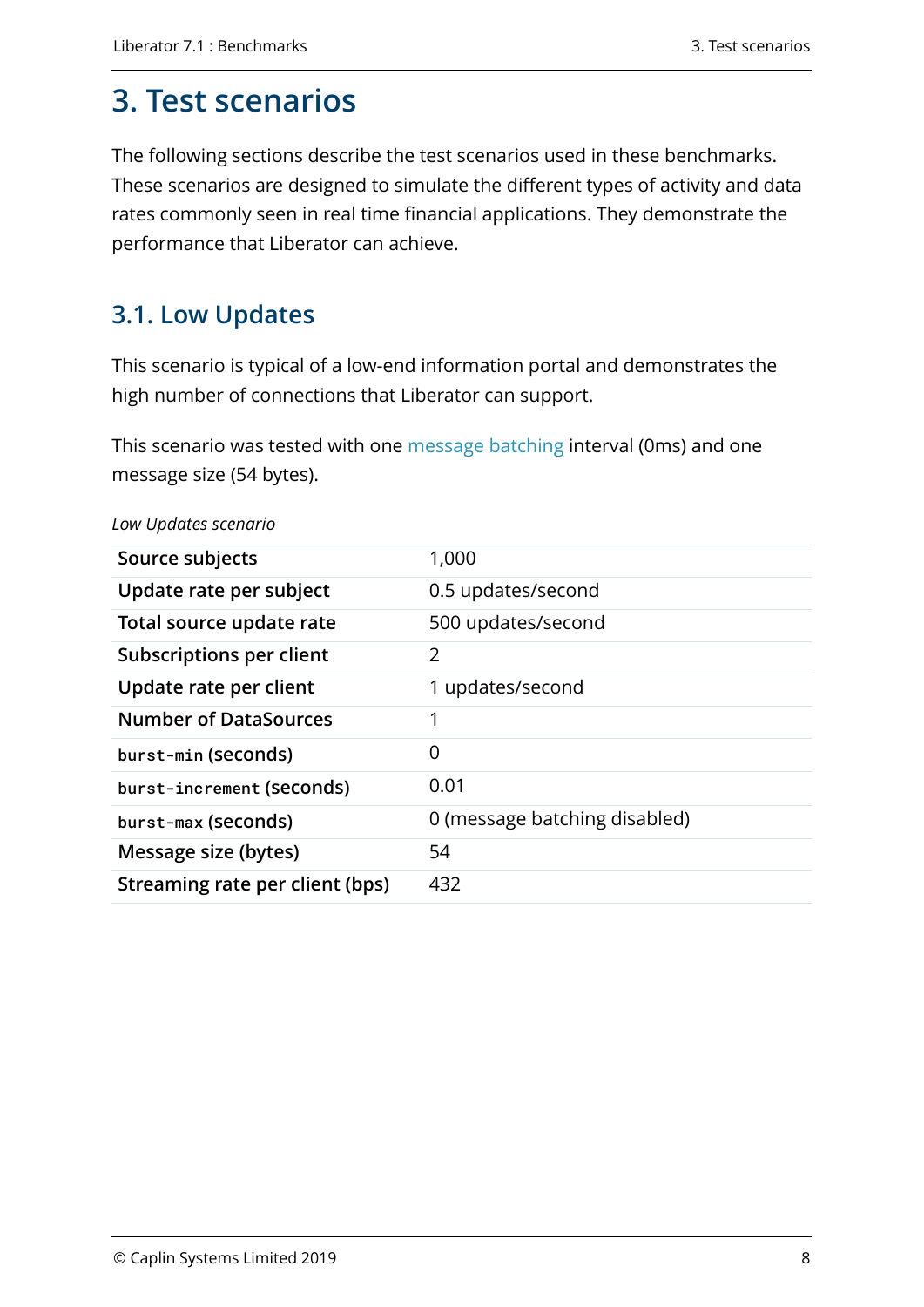# <span id="page-11-0"></span>**3.2. Medium Updates**

This scenario is typical of a low-volatility trading system, such as credit trading. Compared to the Low Updates scenario, this scenario has an increased update rate, increased number of subjects, and more subscriptions from each client.

This scenario was tested with one [message batching](https://www.caplin.com/developer/caplin-platform/liberator/liberator-bursting) interval (0ms) and one message size (54 bytes).

| Source subjects                 | 4,000                         |
|---------------------------------|-------------------------------|
| Update rate per subject         | 0.5 updates/second            |
| Total source update rate        | 2,000 updates/second          |
| Subscriptions per client        | 20                            |
| Update rate per client          | 10 updates/second             |
| <b>Number of DataSources</b>    | $\overline{2}$                |
| burst-min (seconds)             | 0                             |
| burst-increment (seconds)       | 0.01                          |
| burst-max (seconds)             | 0 (message batching disabled) |
| Message size (bytes)            | 54                            |
| Streaming rate per client (bps) | 4320                          |

*Medium Updates scenario*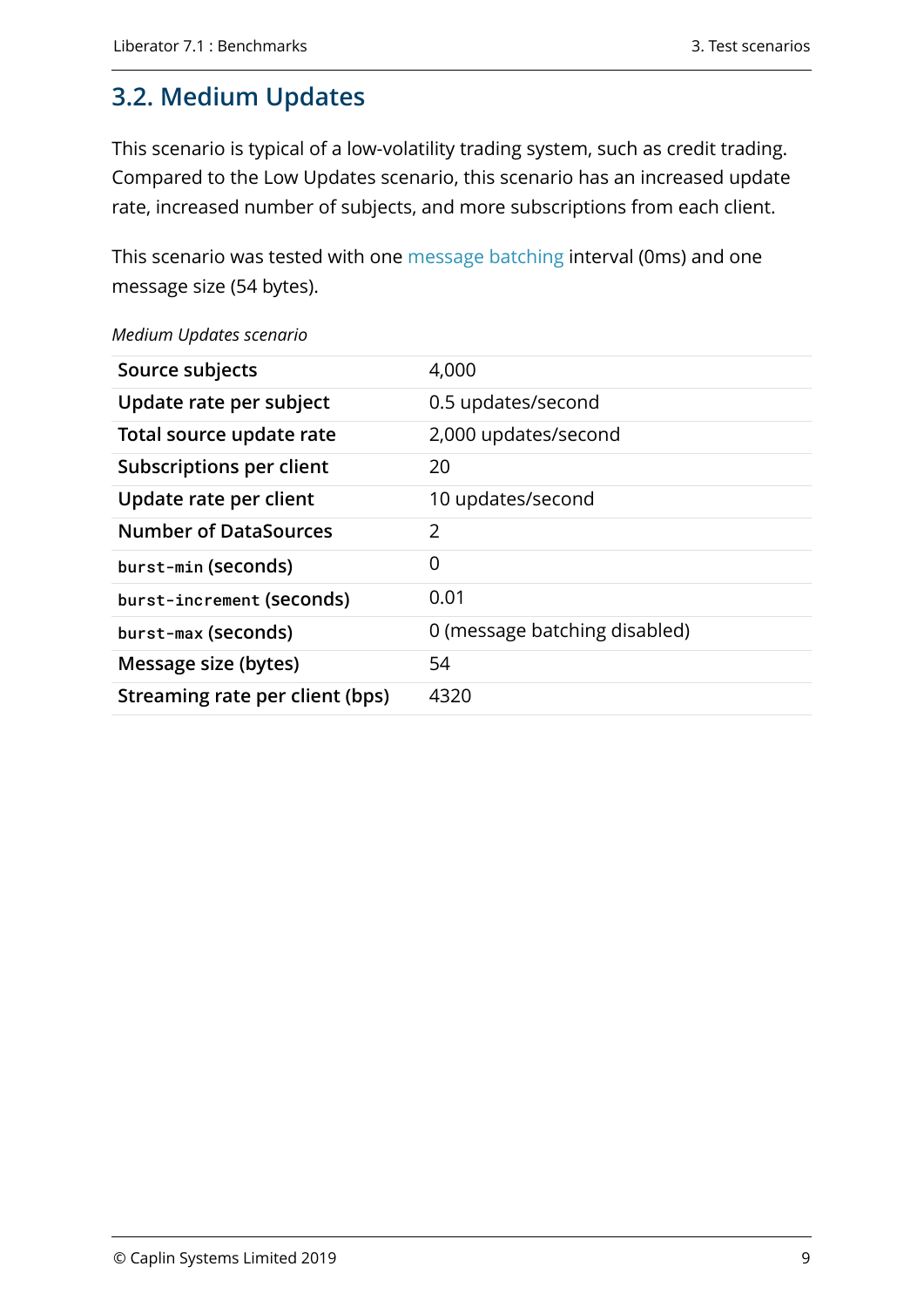# <span id="page-12-0"></span>**3.3. High Updates**

This scenario is representative of a high-activity FX trading system. Compared to the Low Updates and Medium Updates scenarios, this scenario has a higher update rate, number of subjects, and number of subscriptions from each client.

This scenario was tested with four [message batching](https://www.caplin.com/developer/caplin-platform/liberator/liberator-bursting) intervals (0ms, 25ms, 50ms, and 100ms) and four message sizes (54 bytes, 108 bytes, 162 bytes, and 216 bytes).

| Source subjects                 | 10,000                             |
|---------------------------------|------------------------------------|
| Update rate per subject         | 0.5 updates/second                 |
| Total source update rate        | 5,000 updates/second               |
| <b>Subscriptions per client</b> | 100                                |
| Update rate per client          | 50 updates/second                  |
| <b>Number of DataSources</b>    | 2                                  |
| burst-min (seconds)             | 0                                  |
| burst-increment (seconds)       | 0.01                               |
| burst-max (seconds)             | 0, 0.025, 0.05, and 0.1            |
| Message sizes (bytes)           | 54, 108, 162, and 216              |
| Streaming rate per client (bps) | 21,600, 43,200, 64,800, and 86,400 |

#### *High Updates scenario*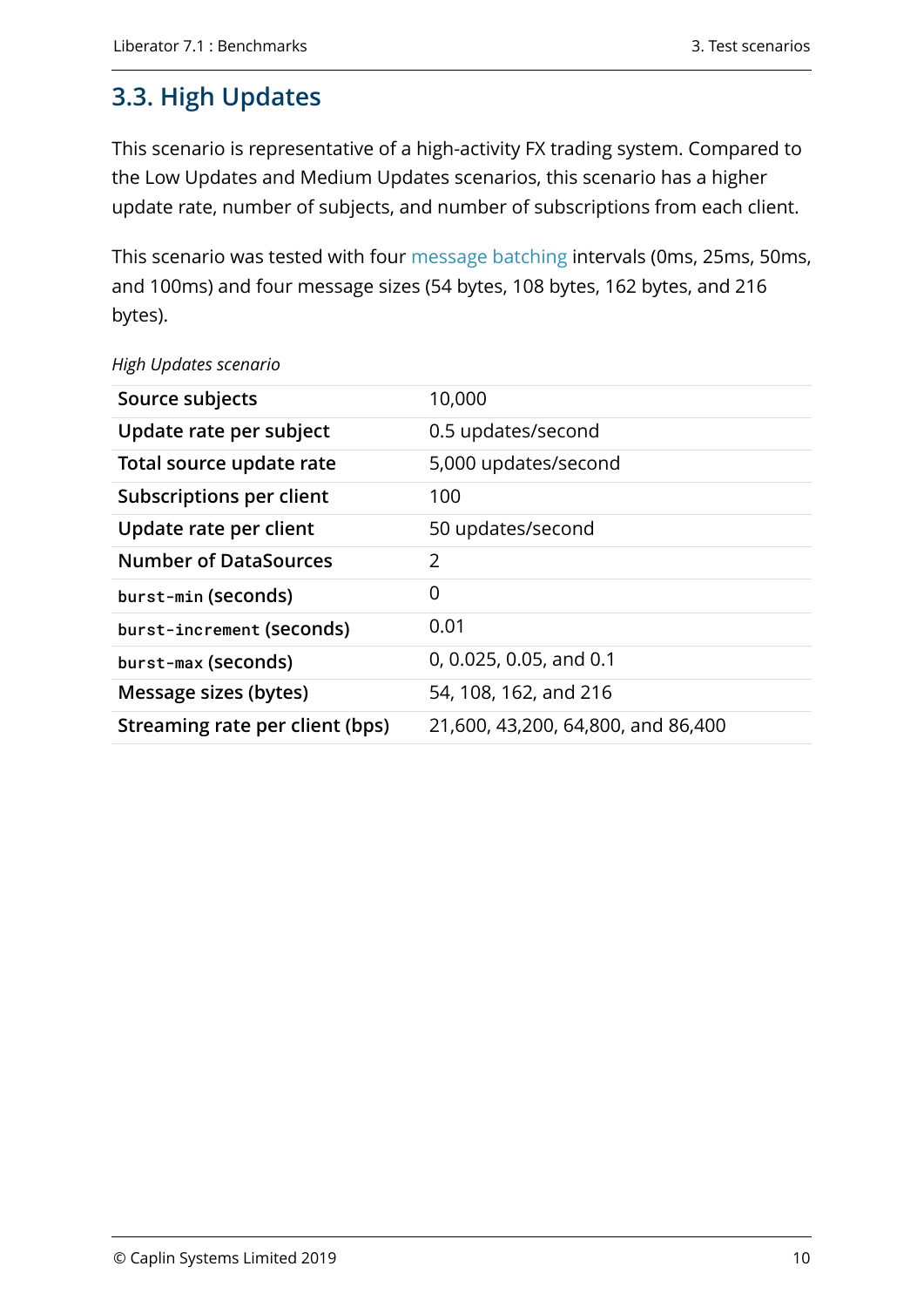# <span id="page-13-0"></span>**3.4. Very High Updates**

This scenario is representative of a very high-end single dealer platform, where each client has a large number of fast moving instruments on their screen. Compared to the other scenarios, it has a much larger data set, a higher update rate per object, and a higher number of subscriptions per client. It represents the most extreme online trading requirements.

This scenario was tested with four [message batching](https://www.caplin.com/developer/caplin-platform/liberator/liberator-bursting) intervals (0ms, 25ms, 50ms, and 100ms) and one message size (54 bytes).

| Source subjects                 | 20,000                  |
|---------------------------------|-------------------------|
| Update rate per subject         | 1 updates/second        |
| Total source update rate        | 20,000 updates/second   |
| <b>Subscriptions per client</b> | 100                     |
| Update rate per client          | 100 updates/second      |
| <b>Number of DataSources</b>    | 2                       |
| burst-min (seconds)             | 0                       |
| burst-increment (seconds)       | 0.01                    |
| burst-max (seconds)             | 0, 0.025, 0.05, and 0.1 |
| Message sizes (bytes)           | 54                      |
| Streaming rate per client (bps) | 43,200                  |

#### *Very High Updates scenario*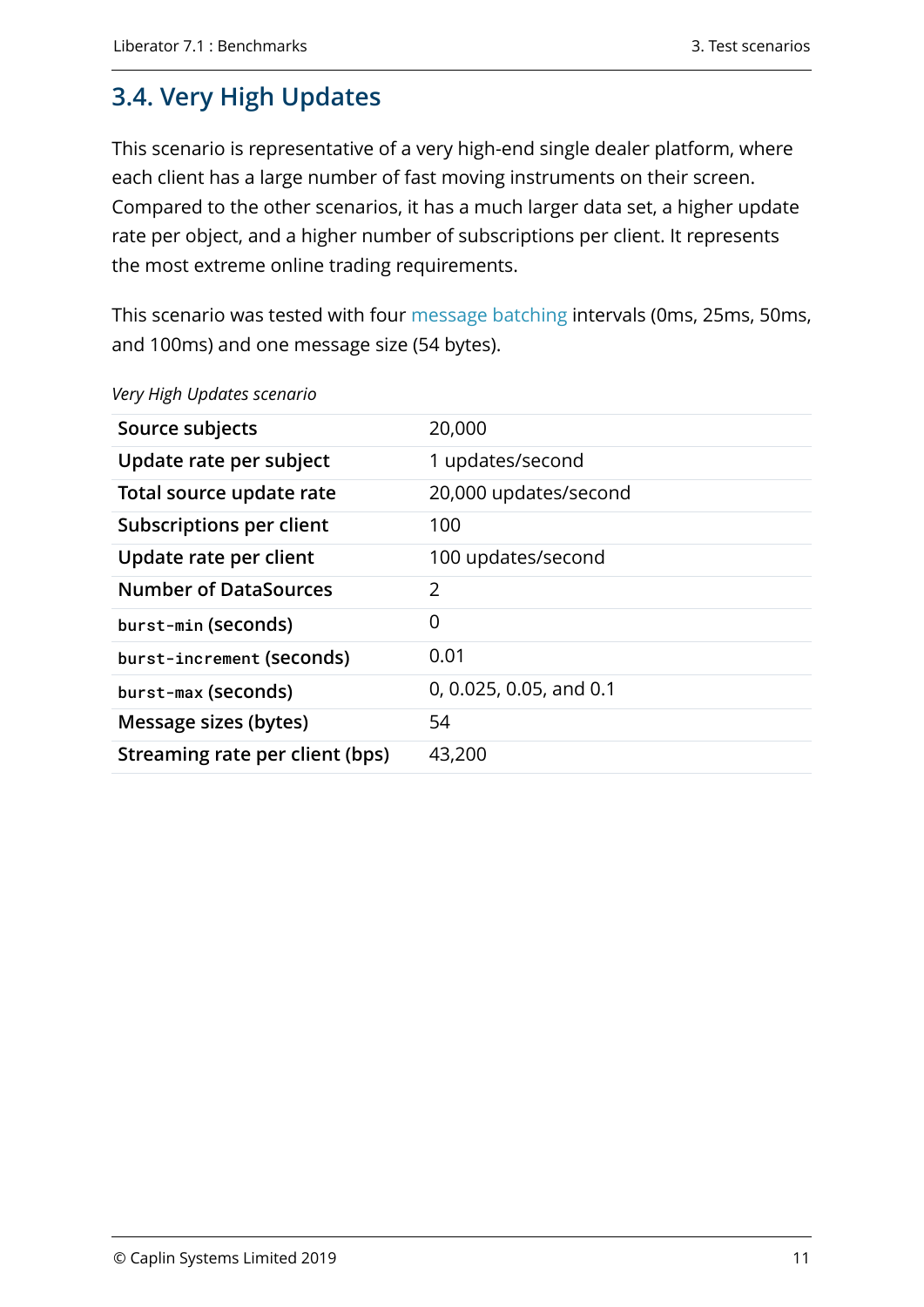## <span id="page-14-0"></span>**3.5. Summary**

The table below compares the benchmark scenarios side-by-side.

*Test scenarios compared*

|                                 | Low            | Medium         | High                                 | V. High                   |
|---------------------------------|----------------|----------------|--------------------------------------|---------------------------|
| Source subjects                 | 1,000          | 4,000          | 10,000                               | 20,000                    |
| Updates per subject per second  | 0.5            | 0.5            | 0.5                                  | 1                         |
| Total updates per second        | 500            | 2,000          | 5,000                                | 20,000                    |
| <b>Subscriptions per client</b> | $\overline{2}$ | 20             | 100                                  | 100                       |
| Updates per client per second   | 1              | 10             | 50                                   | 100                       |
| <b>Number of DataSources</b>    | 1              | 1              | 1                                    | 2                         |
| burst-min (seconds)             | 0              | 0              | $\Omega$                             | 0                         |
| burst-increment (seconds)       | 0.01           | 0.01           | 0.01                                 | 0.01                      |
| burst-max (seconds)             | $\overline{0}$ | $\overline{0}$ | 0<br>0.025<br>0.05<br>0.1            | 0<br>0.025<br>0.05<br>0.1 |
| Message sizes (bytes)           | 54             | 54             | 54<br>108<br>162<br>216              | 54                        |
| Streaming rate per client (bps) | 432            | 4320           | 21,600<br>43,200<br>64,800<br>86,400 | 43,200                    |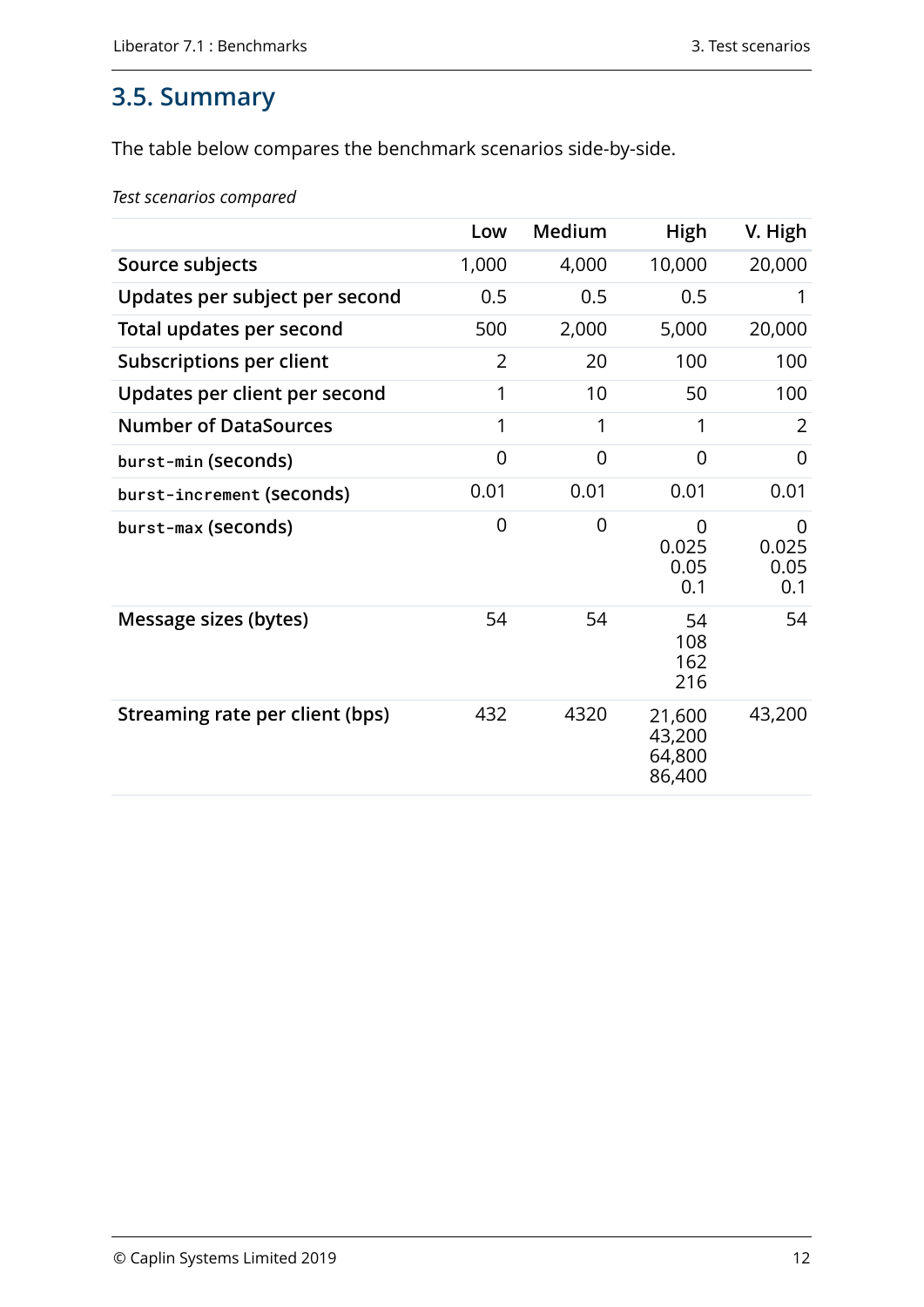# <span id="page-15-0"></span>**4. Test results**

This section reviews the test results for Liberator 7.1 running on CentOS 7.4.1708.

For more information on the scenarios tested in this benchmark, see [Chapter 3,](#page-10-0) *[Test scenarios](#page-10-0)*.

For more information on the hardware used in this benchmark, see [Chapter 5,](#page-29-0) *[How the benchmark tests were conducted](#page-29-0)*.

## <span id="page-15-1"></span>**4.1. Interpreting the graphs**

Each scenario includes two main graphs:

#### **Mean latency**

A plot of mean latency with batching disabled and a message size of 54 bytes. Each point on the graph represents the mean of all the messages received in a 30-second period.

#### **Latency range and CPU usage**

The blue plot is the latency range (the maximum and minimum latency received in that period). The white line embedded in the latency range shows the mean latency, and the darker line shows the CPU usage of the Liberator throughout the test.

#### **Mean latency at different batching intervals**

The High Updates and Very High Updates scenarios include an extra graph that measures the effect on mean latency of different batch intervals.

#### **Mean latency at different message sizes**

The High Updates scenario includes an extra graph comparing the effect on mean latency of different message sizes.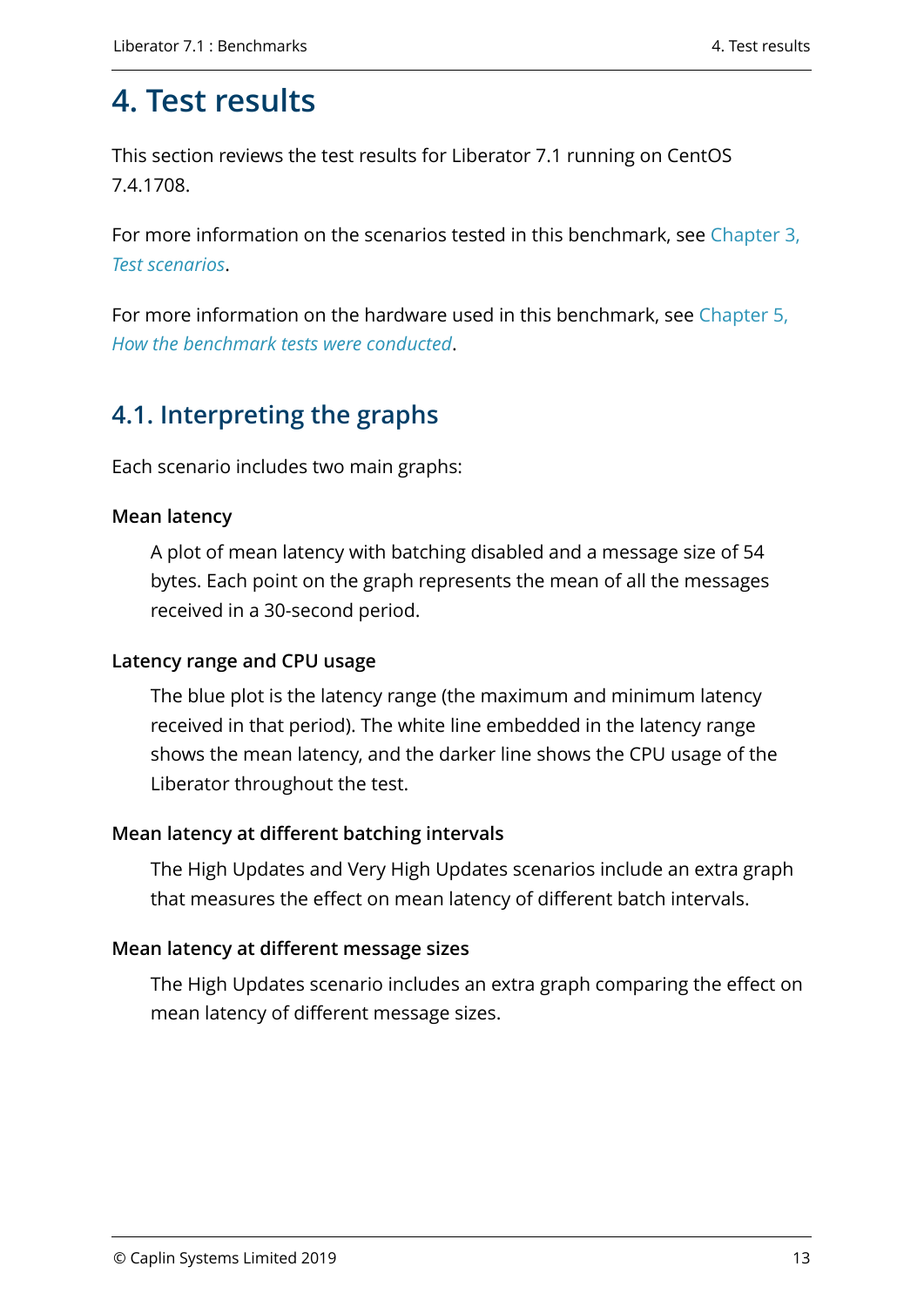## <span id="page-16-0"></span>**4.2. Low Updates**

The Low Updates scenario has an update rate of 1 message/second for each client. This scenario is representative of a low-end information portal, and is useful as a measure of the maximum number of subscribing clients that Liberator can support.

### **4.2.1. Mean latency**

In the graph below, Liberator served 100,000 clients with a mean latency below 4ms. Each client in this scenario receives 54 bytes/second. At 100,000 clients, Liberator's total output bandwidth is 43.2 Mbps.

At 30,000 clients the mean latency is 1 millisecond. At 100,000 clients, the mean latency is 3.7 milliseconds.



*Figure 1. Low Updates: mean latency*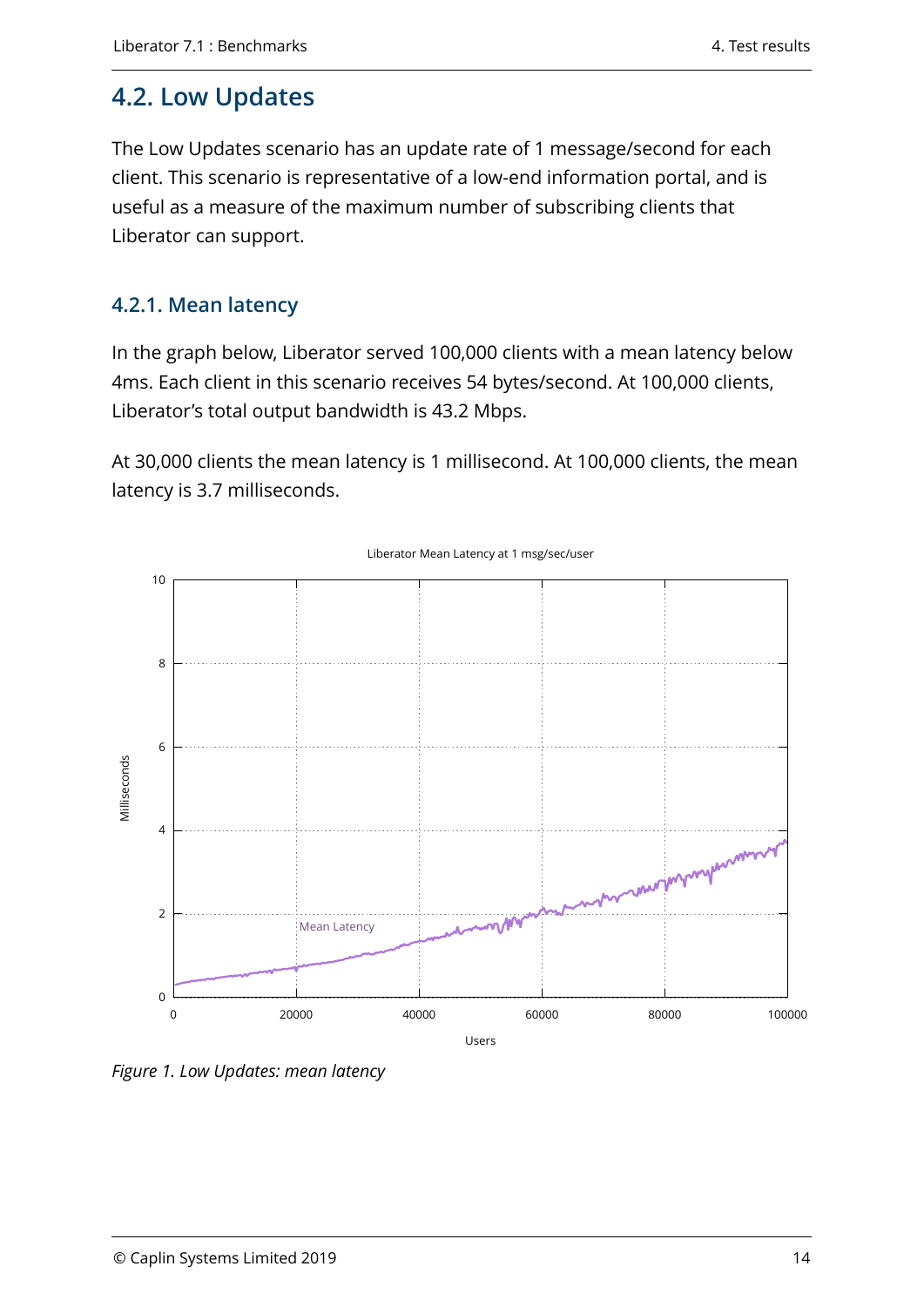### **4.2.2. Latency range and CPU usage**

In the graph below, maximum latencies stay below 19ms for the duration of the test.

At 100,000 clients, the CPU usage is only 300%. This shows that the machine and Liberator have a lot more to give in this scenario. However, the test was only set up for 100,000 clients, and more client harness machines would be needed to take it further.



*Figure 2. Low Updates: latency range and CPU usage*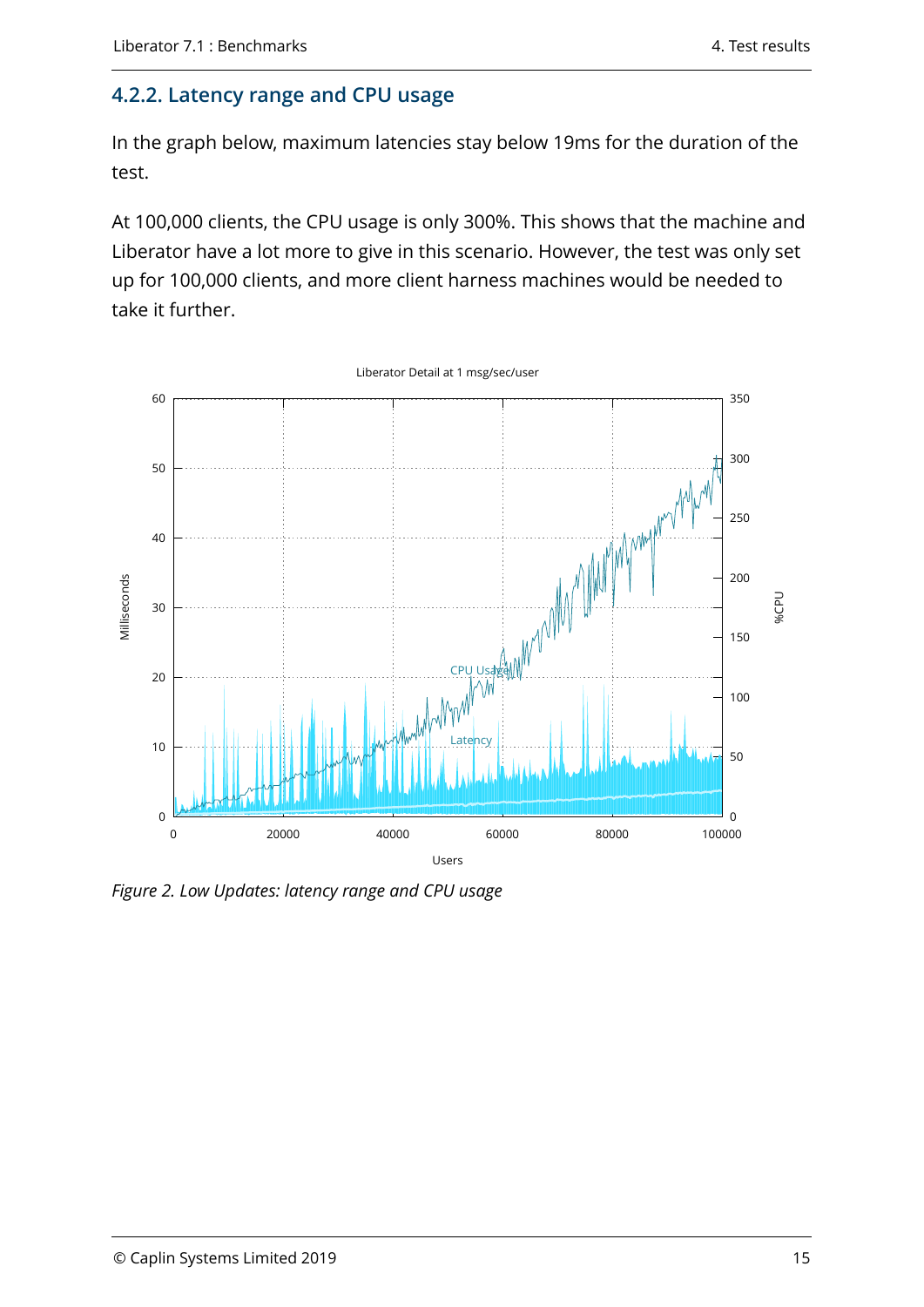# <span id="page-18-0"></span>**4.3. Medium Updates**

The Medium Updates scenario has an update rate of 10 messages/second for each client. This represents a low-end financial application.

In this scenario, each client receives 540 bytes/second. At 50,000 clients, Liberator's total output bandwidth is 216 Mbps.

### **4.3.1. Mean latency**

In the graph below, Liberator served 50,000 clients with a mean latency of 4.8 milliseconds.



#### Liberator Mean Latency at 10 msgs/sec/user

*Figure 3. Medium Updates: mean latency*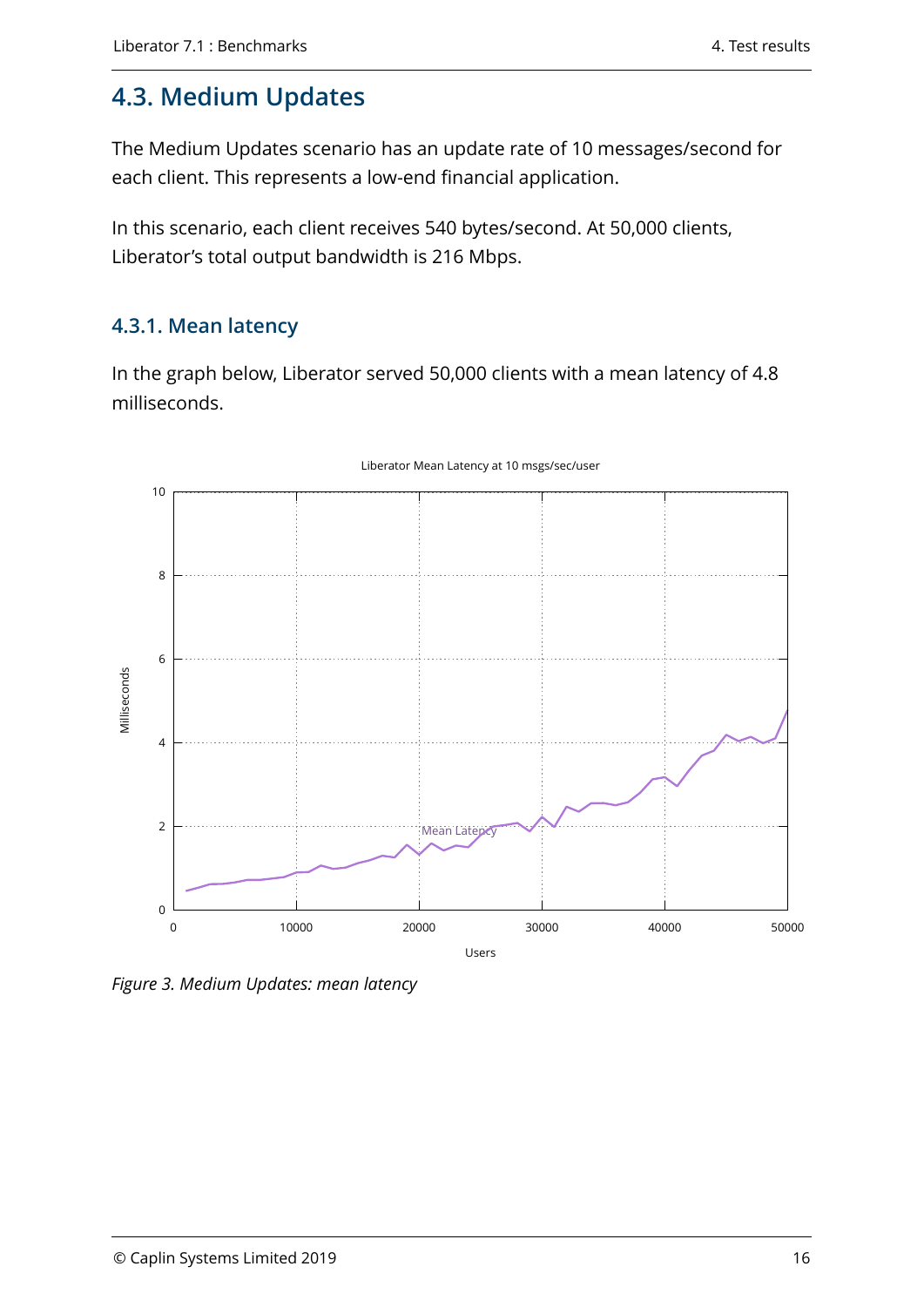#### **4.3.2. Latency range and CPU usage**

In the graph below, maximum latencies stay below 20 milliseconds for the duration of the test.

At 50,000 users, CPU usage is 650%.



*Figure 4. Medium Updates: latency range and CPU usage*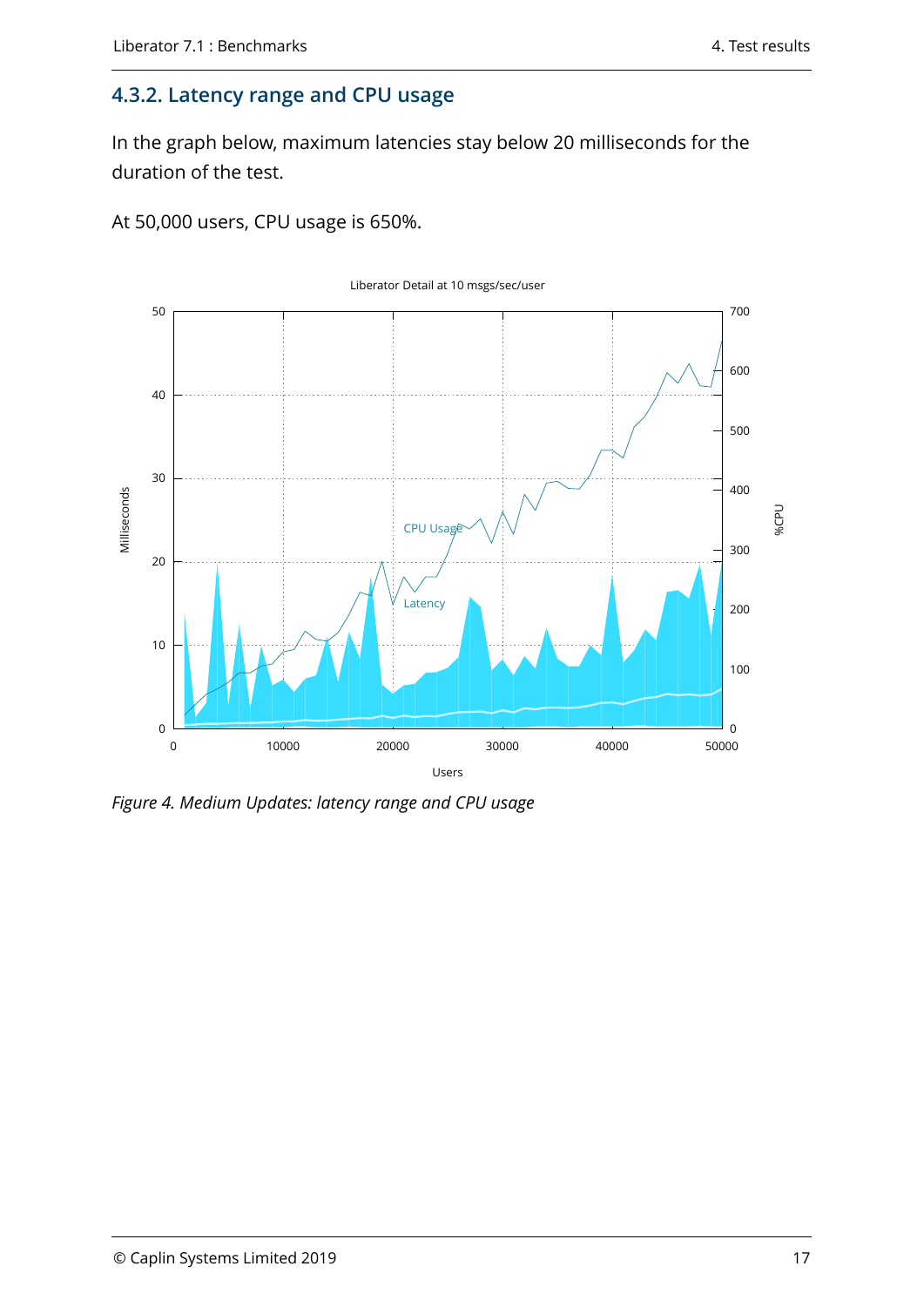# <span id="page-20-0"></span>**4.4. High Updates**

The High Updates scenario has an update rate of 50 messages/second for each client. This representative of a typical FX trading application.

In this scenario, each client receives 2,700 bytes/second. At 12,500 clients, Liberator's total output bandwidth is 270 Mbps.

### **4.4.1. Mean latency**

In the following graph, Liberator serves 12,500 clients with a mean latency of 6.8 milliseconds.



#### Liberator Mean Latency at 50 msgs/sec/user

*Figure 5. High Updates: mean latency*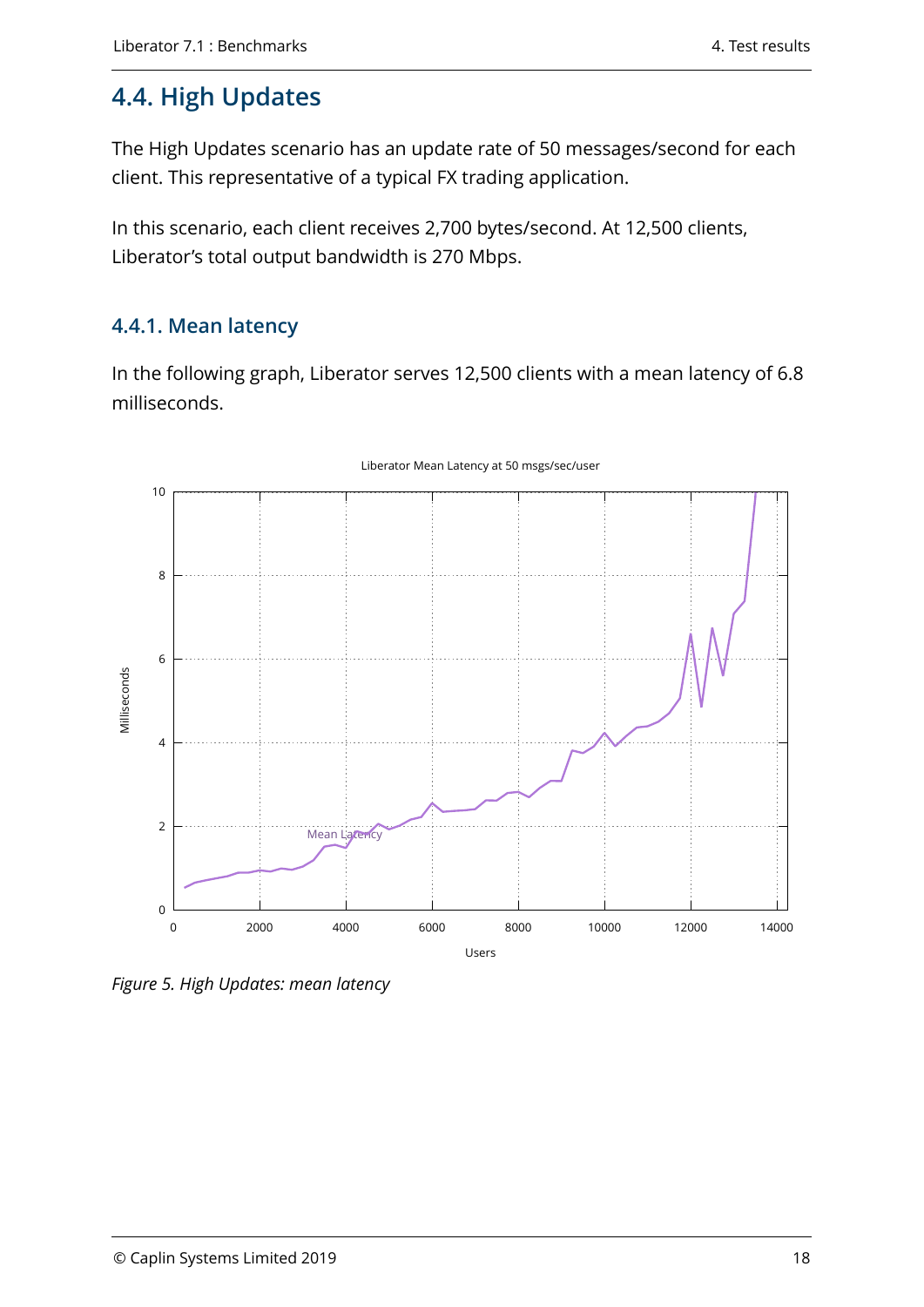#### **4.4.2. Latency range and CPU usage**

In the following graph, maximum latency remains below 20ms throughout the majority of the test, only rising to 40ms towards 12,000 users.

At 12,500 clients, CPU usage is 500%.



*Figure 6. High Updates: latency range and CPU usage*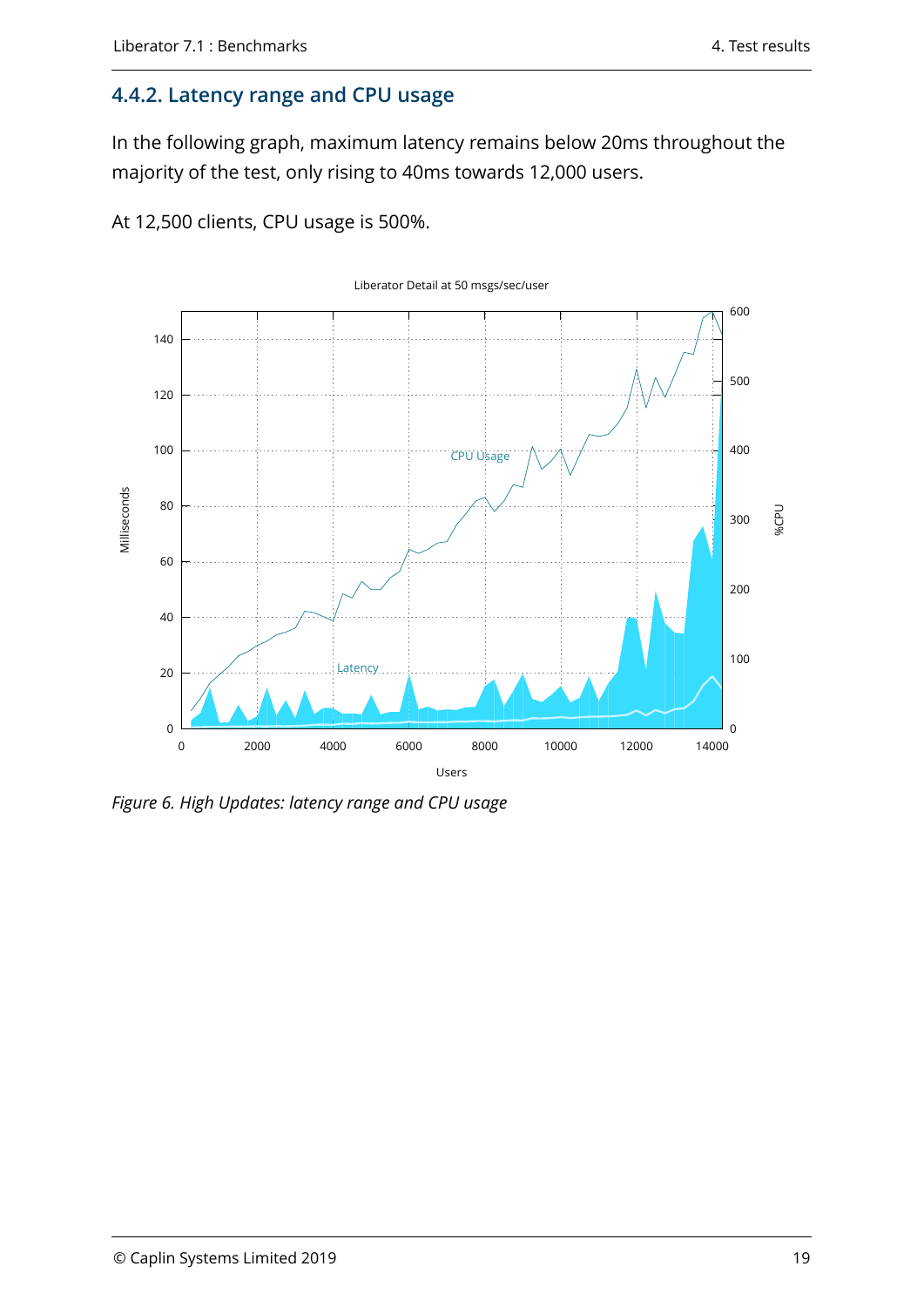# <span id="page-22-0"></span>**4.5. High Updates (batching enabled)**

Liberator can be configured to batch messages together at the point they are sent to the client. This does not affect the data being sent, just how it is sent. Instead of sending a lot of small packets containing one message each, Liberator sends larger packets, less frequently, containing multiple messages.

The batching feature will only batch messages together when the update rate is over a configured amount, therefore it can be used to handle peak data rates. However, the scenarios tested here have a more uniform update rate so the batching is always active, when configured.

The following graph shows the mean latency of multiple test runs with different configurations for batching.



Liberator Mean Latency with Batching at 50 msgs/sec/user

*Figure 7. High Updates (batching enabled): mean latency*

The blue line shows the mean latency with no batching configured; this is the same run as the graphs above. The other three lines show how batching messages over intervals (25ms, 50ms, and 100ms respectively) allows Liberator to support many more clients at the expense of increasing latency.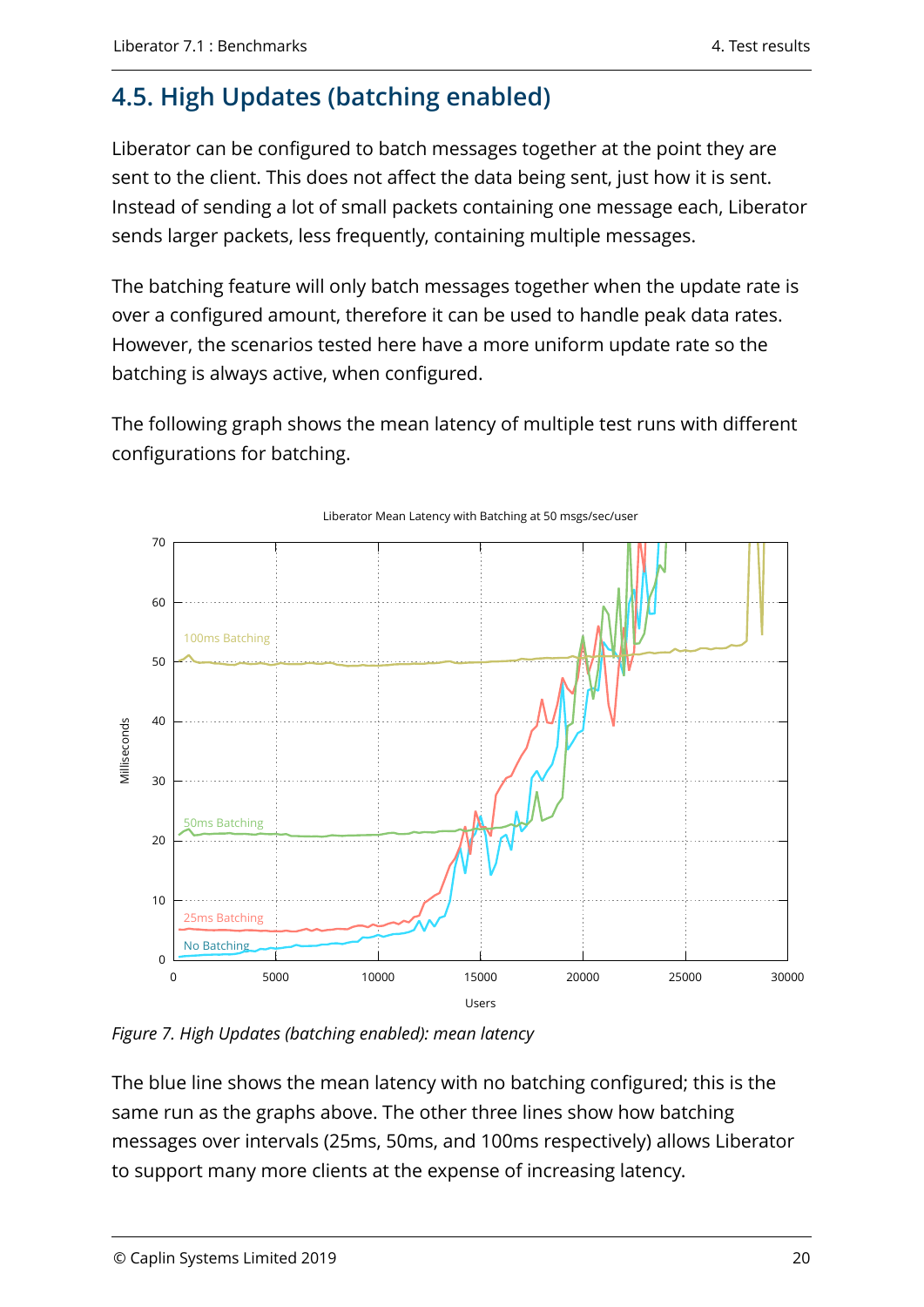With a 100 milliseconds batching interval (burstmax 0.1), Liberator served 28,000 clients with a mean latency of 53 milliseconds. At 28,000 clients, Liberator's total output bandwidth is 605 Mbps.

The benefits of batching are more apparent at intervals of 100ms than they are at 25ms. In the High Updates scenario, each client received 50 updates per second. At 100ms batching (10 batches sent per second), each batch contains an average of 5 messages. At 25ms batching (40 batches sent per second), each batch contains an average of 1 message.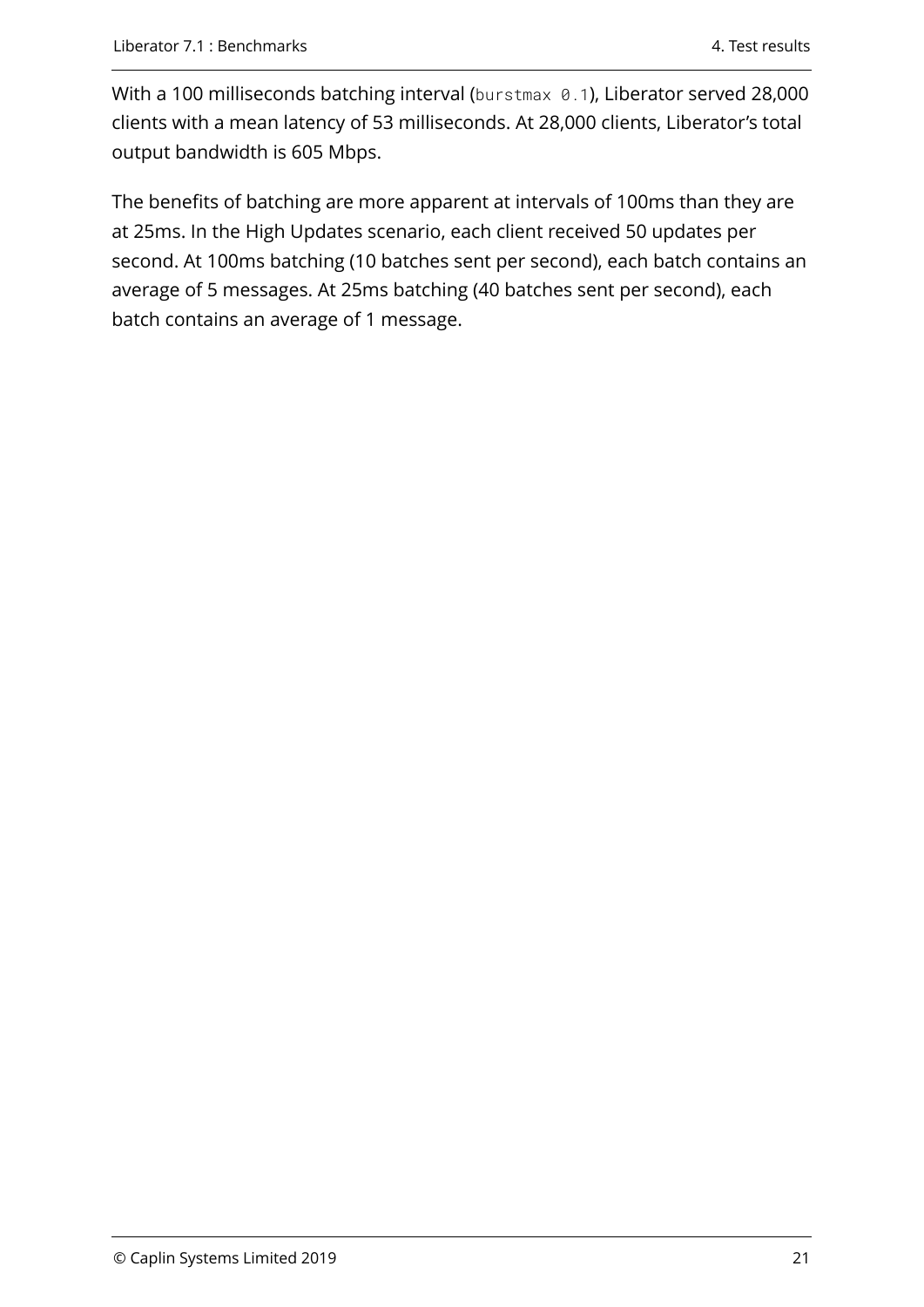# <span id="page-24-0"></span>**4.6. Very High Updates**

The Very High Updates scenario has an update rate for each client of 100 messages/second. This is representative of a high end trading system in which each user has a high number of fast moving instruments on their screen.

In this scenario, each client receives 5,400 bytes/second. At 6,000 clients, Liberator's total output bandwidth is 259 Mbps.

### **4.6.1. Mean latency**

In the graph below, the mean latency remained below 4ms until close to 6,000 users when it reached 5ms. At 7,750 users, the mean latency was 6.8ms, after which it climbed steeply.



*Figure 8. Very High Updates: mean latency*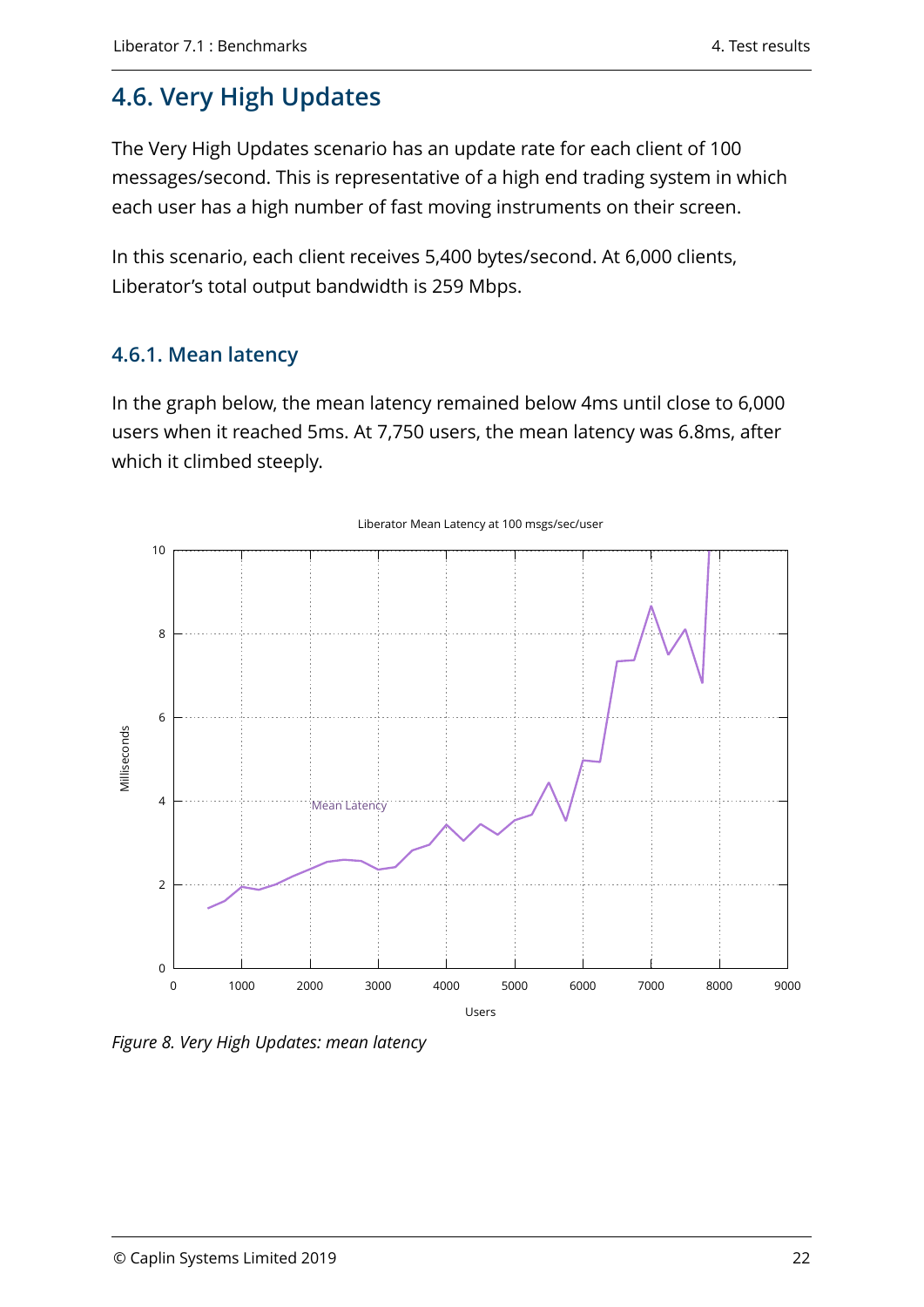#### **4.6.2. Latency range and CPU usage**

In the graph below, maximum latencies are within a range of 10-20ms until 6,000 users, when latency begins to climb.

At 6,000 users, the CPU usage is 547%.



*Figure 9. Very High Updates: latency range and CPU usage*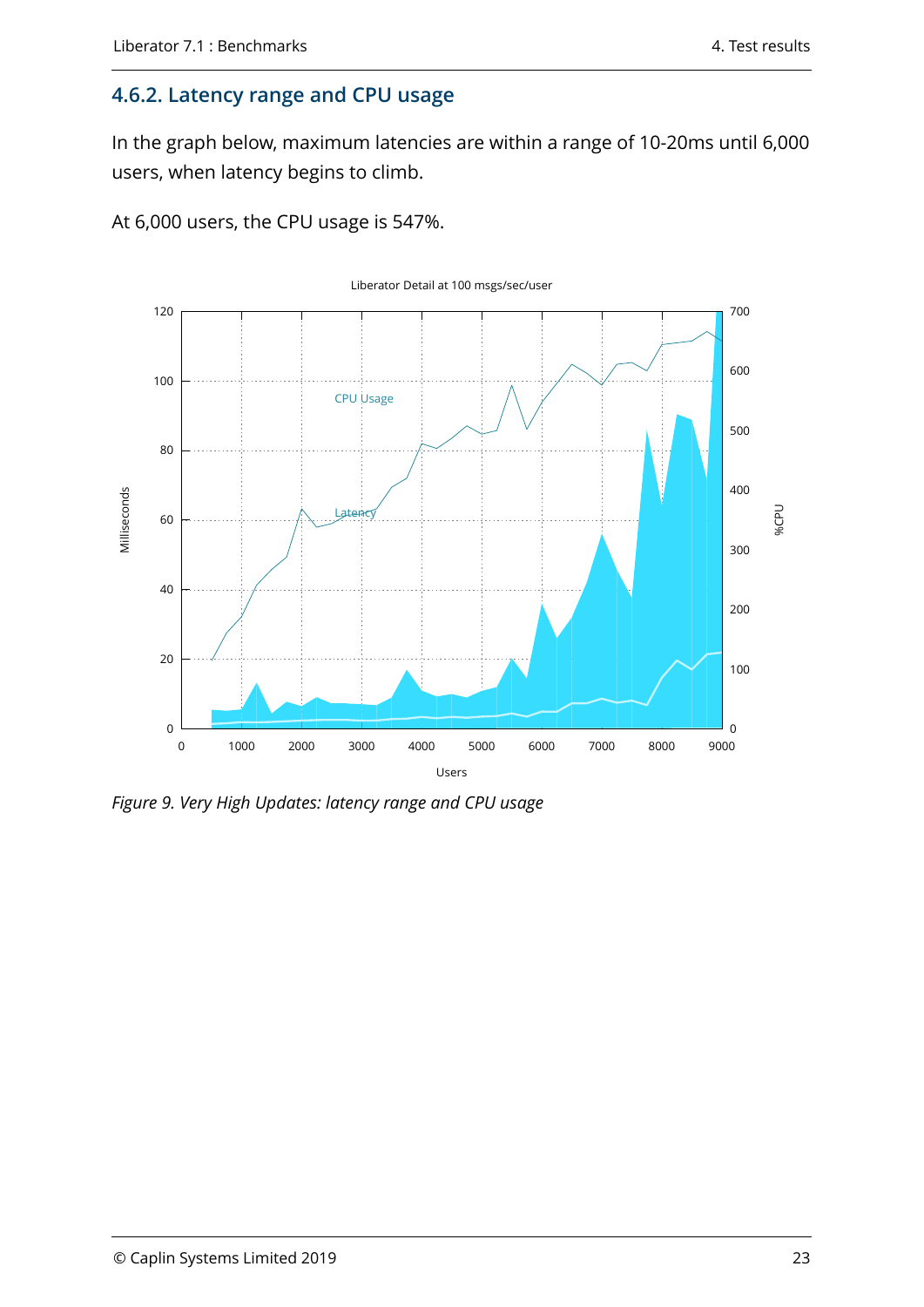# <span id="page-26-0"></span>**4.7. Very High Updates (batching enabled)**

Liberator can be configured to batch messages together at the point they are sent to the client. This does not affect the data being sent, just how it is sent. Instead of sending a lot of small packets containing one message each, Liberator sends larger packets, less frequently, containing multiple messages.

The batching feature will only batch messages together when the update rate is over a configured amount, therefore it can be used to handle peak data rates. However, the scenarios tested here have a more uniform update rate so the batching is always active, when configured.

The following graph shows the mean latency of multiple test runs with different configurations for batching.



Liberator Mean Latency with Batching at 100 msgs/sec/user

*Figure 10. Very High Updates (batching enabled): mean latency*

The blue line shows the mean latency with no batching configured; this is the same run as the graphs above. The other three lines show how batching messages over intervals (25ms, 50ms, and 100ms respectively) allows Liberator to support many more clients at the expense of increasing latency.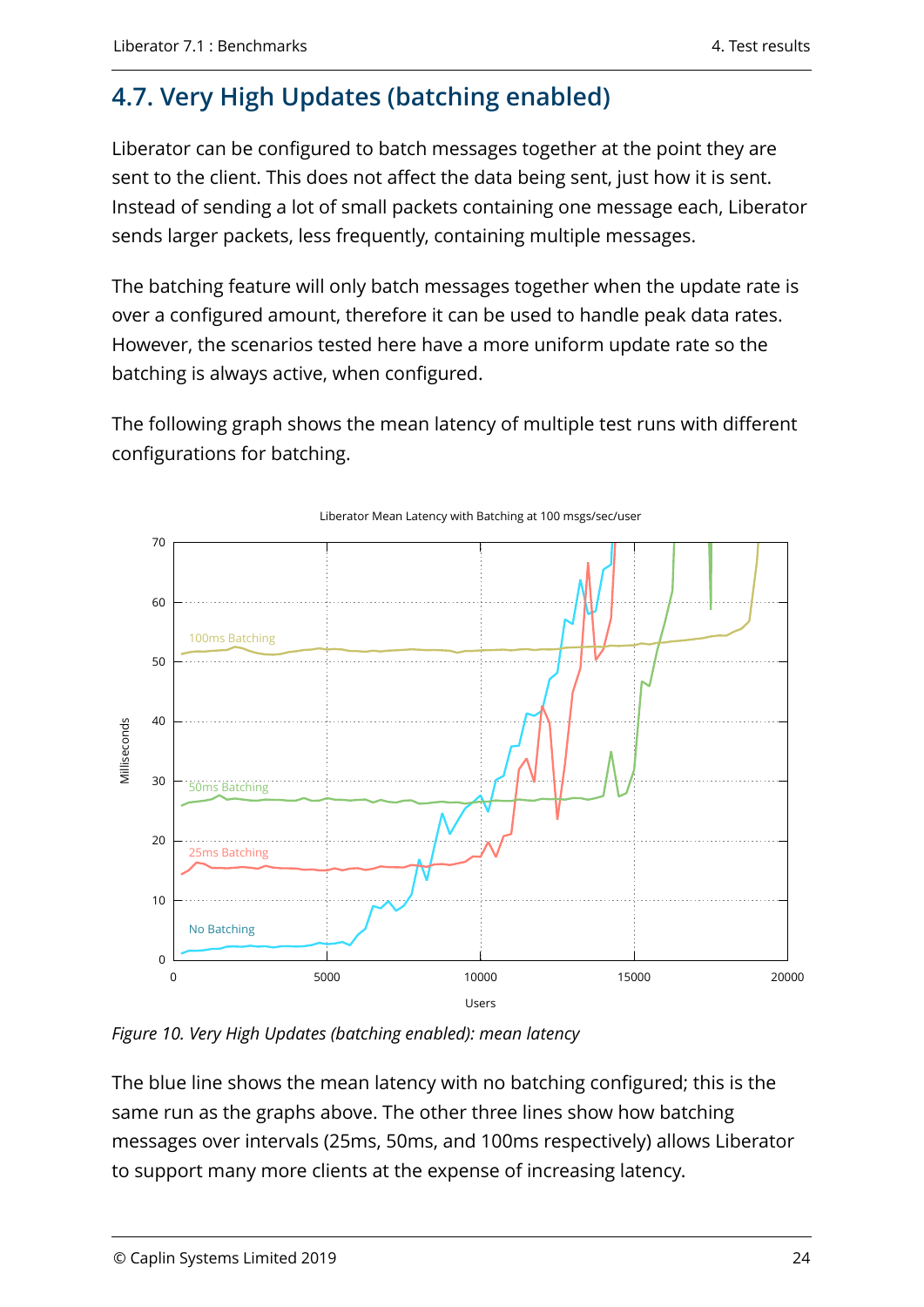With 100 milliseconds batching, Liberator served 18,000 clients with a mean latency of 54 milliseconds. At 18,000 clients, Liberator's output bandwidth is 778 Mbps.

The benefits of batching are more apparent at 100ms than they are at 25ms. In the Very High Updates scenario, each client received 50 updates per second. At 100ms batching (10 batches sent per second), each batch contains an average of 5 messages. At 25ms batching (40 batches sent per second), each batch contains an average of 1 message.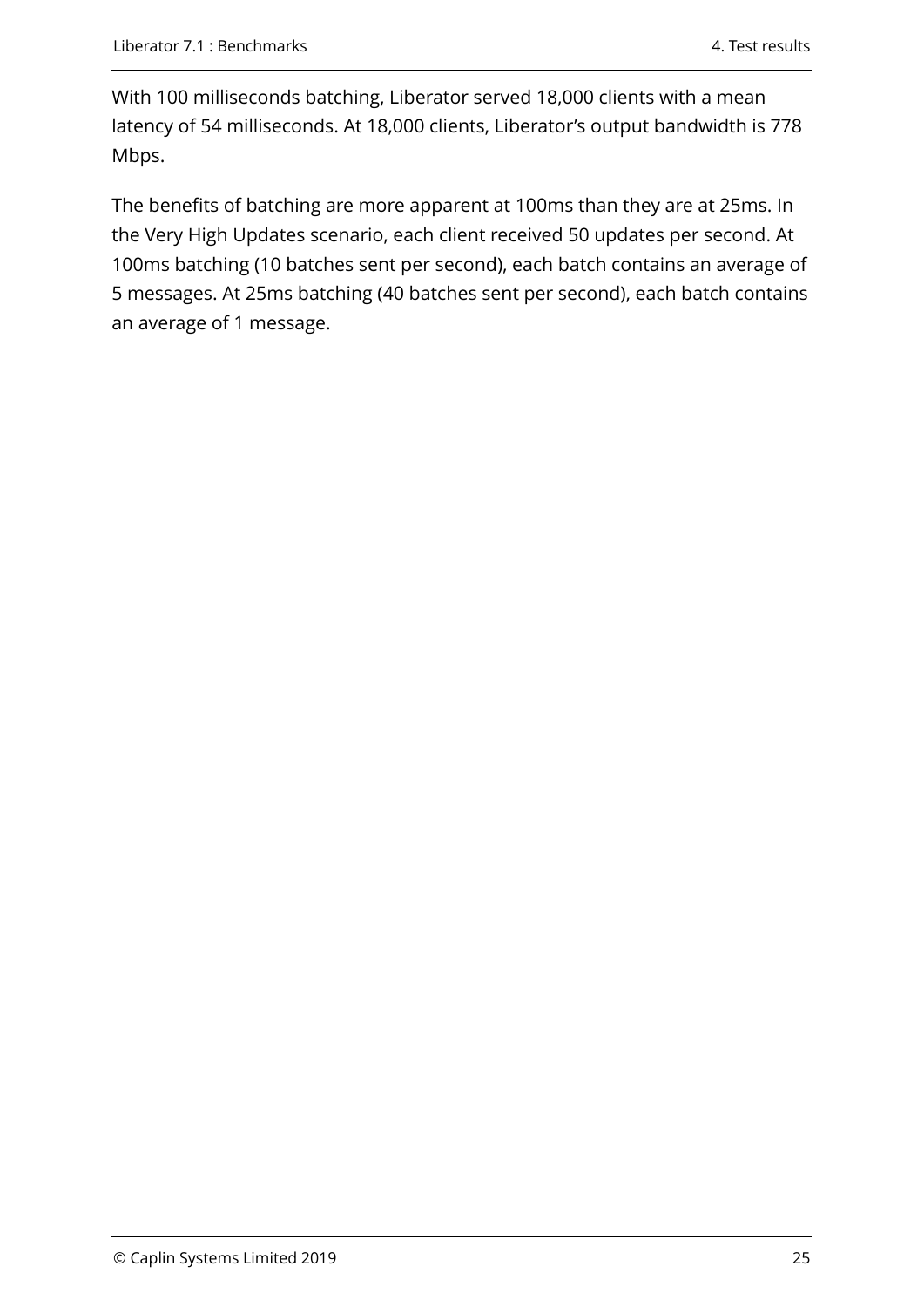### <span id="page-28-0"></span>**4.8. Message sizes**

So far all the tests have used a message size of 54 bytes. This may seem like a small message, but it contains 5 fields, typical of a financial application. RTTP, the protocol used between Liberator and clients, is optimized to keep message sizes as small as possible.

To compare the effect of increasing message size on latency, we re-ran the [High](#page-12-0) [Updates](#page-12-0) scenario with three additional message sizes: 108 bytes, 162 bytes, and 216 bytes.



Liberator Mean Latency at 50 msgs/sec/user

*Figure 11. High Updates: message sizes 54 bytes, 108 bytes, 162 bytes, and 216 bytes*

The graph shows that as message size increases, latency is not affected much, but the number of clients that Liberator can support is reduced.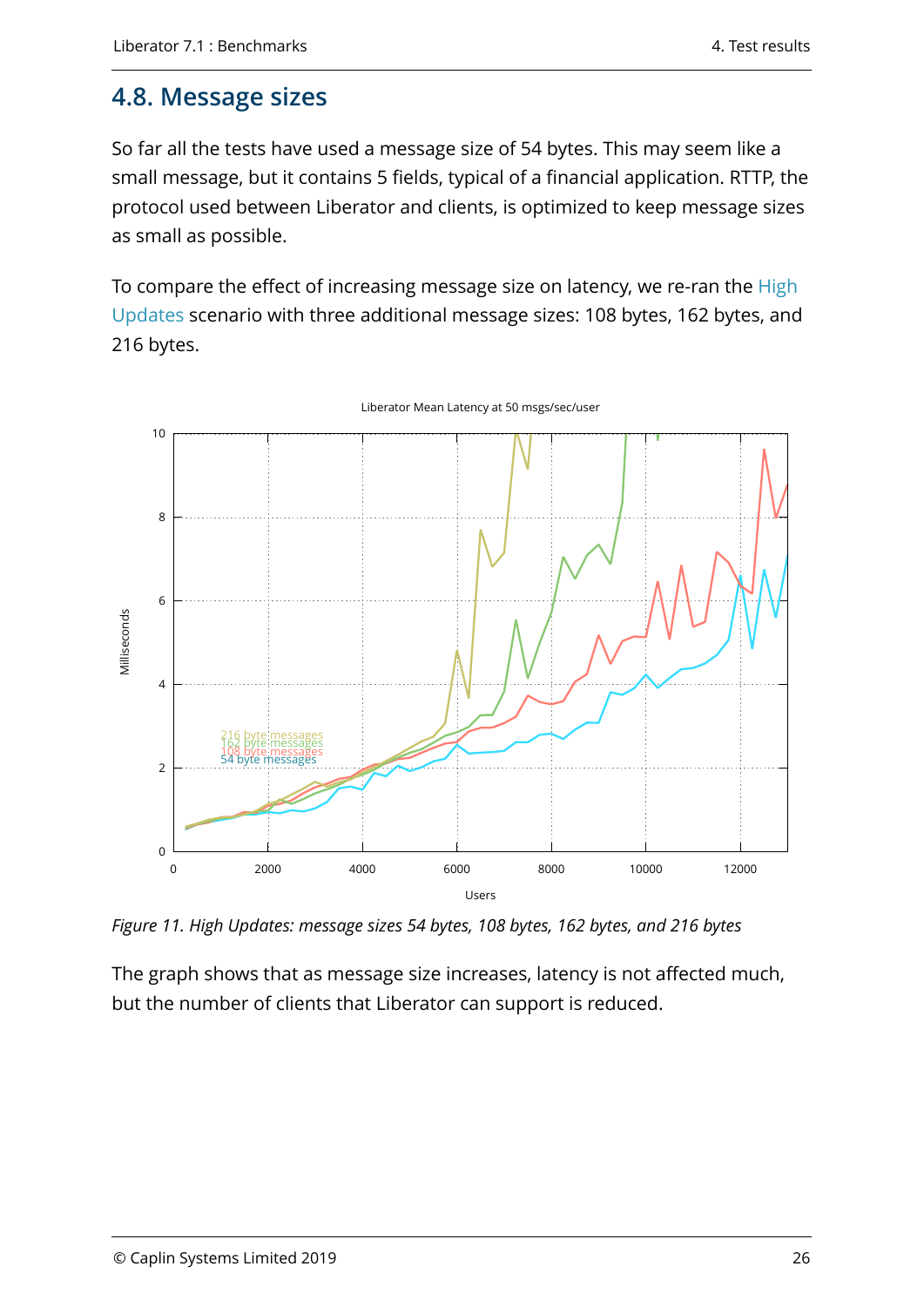# <span id="page-29-0"></span>**5. How the benchmark tests were conducted**

The following sections describe the test method used, give information about the test configurations, and detail the test software, test hardware, and the network used.

# <span id="page-29-1"></span>**5.1. Test approach**

Although the benchmark consisted of several different tests, they all followed a similar method. Each test consisted of one or more DataSources publishing messages into a Liberator which pushed the messages out to a set of subscribing clients through RTTP connections. Each subscribed object was updated at a regular rate by the supplying DataSource. Additional clients were logged on to the Liberator throughout the test run to determine the effect of increasing the load on the Liberator.

# <span id="page-29-2"></span>**5.2. Test setup**

The multiple RTTP client connections were simulated using a specially written application called Benchrttp. The DataSource application supplying the Liberator (Benchsrc) was also specially written. Both Benchrttp and Benchsrc are controllable using a command protocol, thus allowing message rates and number of clients to be remotely managed using scripts.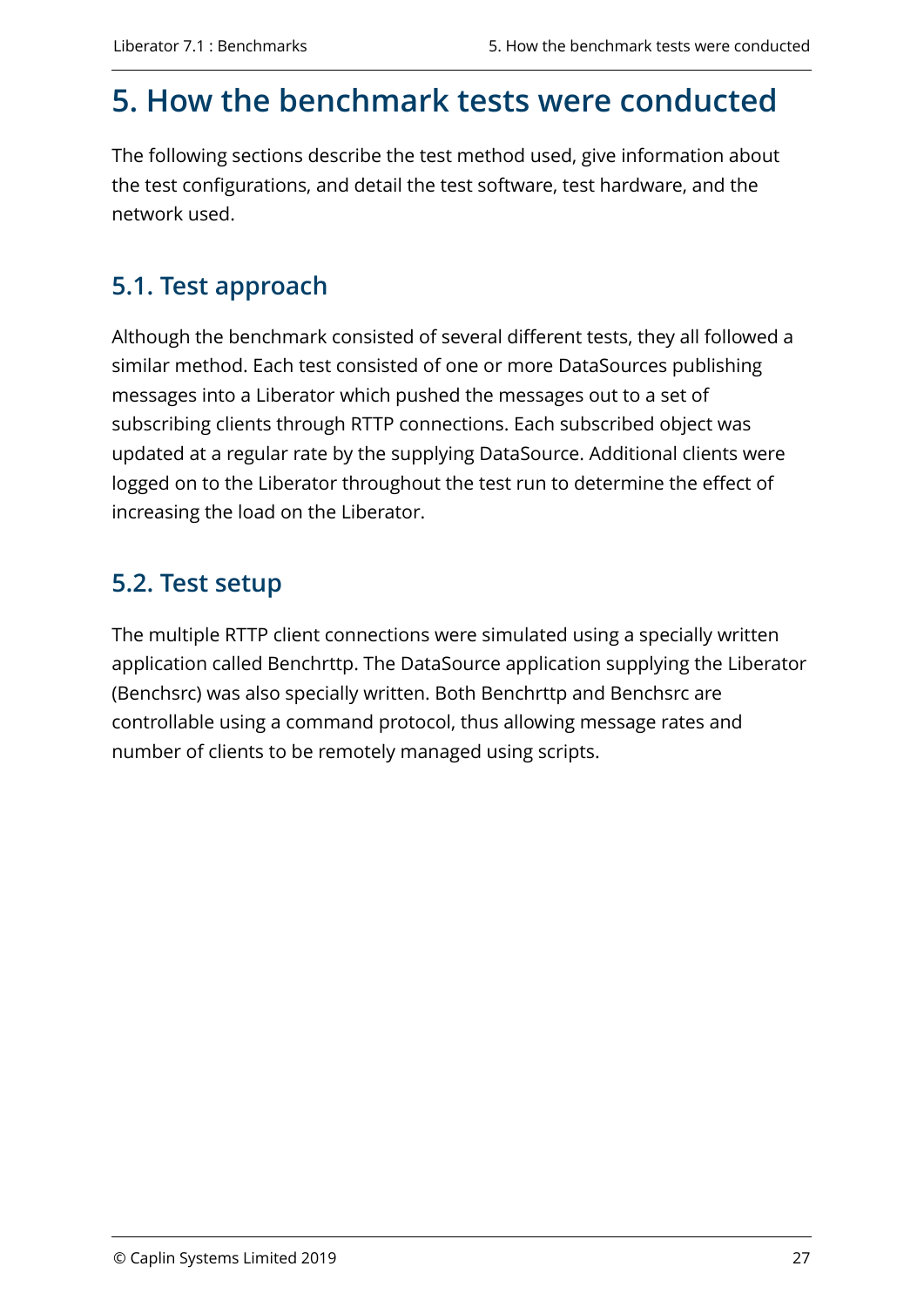The following diagram shows the hardware configuration used for the tests, and how the test software was distributed across the hardware.

<span id="page-30-1"></span>

*Figure 12. Benchmark test setup*

The Liberator server was hosted on a machine of its own (Main Server). A separate machine (Main Harness) was used to host two DataSources (Benchsrc) feeding the Liberator. The Main Harness and four further machines (Client Harnesses) hosted ten instances each of Benchrttp.

The number of Benchrttp instances required for each test was determined by the maximum number of simulated clients needed to run the test; enough Benchrttp resource was required to ensure that Liberator limits could be reached before any limits imposed by Benchrttp.

# <span id="page-30-0"></span>**5.3. Test configurations**

Most of the tests determined the mean latency of updates against the number of subscribing clients. This gave a measure of how the Liberator performed as the overall client update rate increased.

Each client subscribed to a number of objects (the number varied according to the test). Because each subscription required Liberator to update those objects on the client in line with the updates from the DataSources, increasing the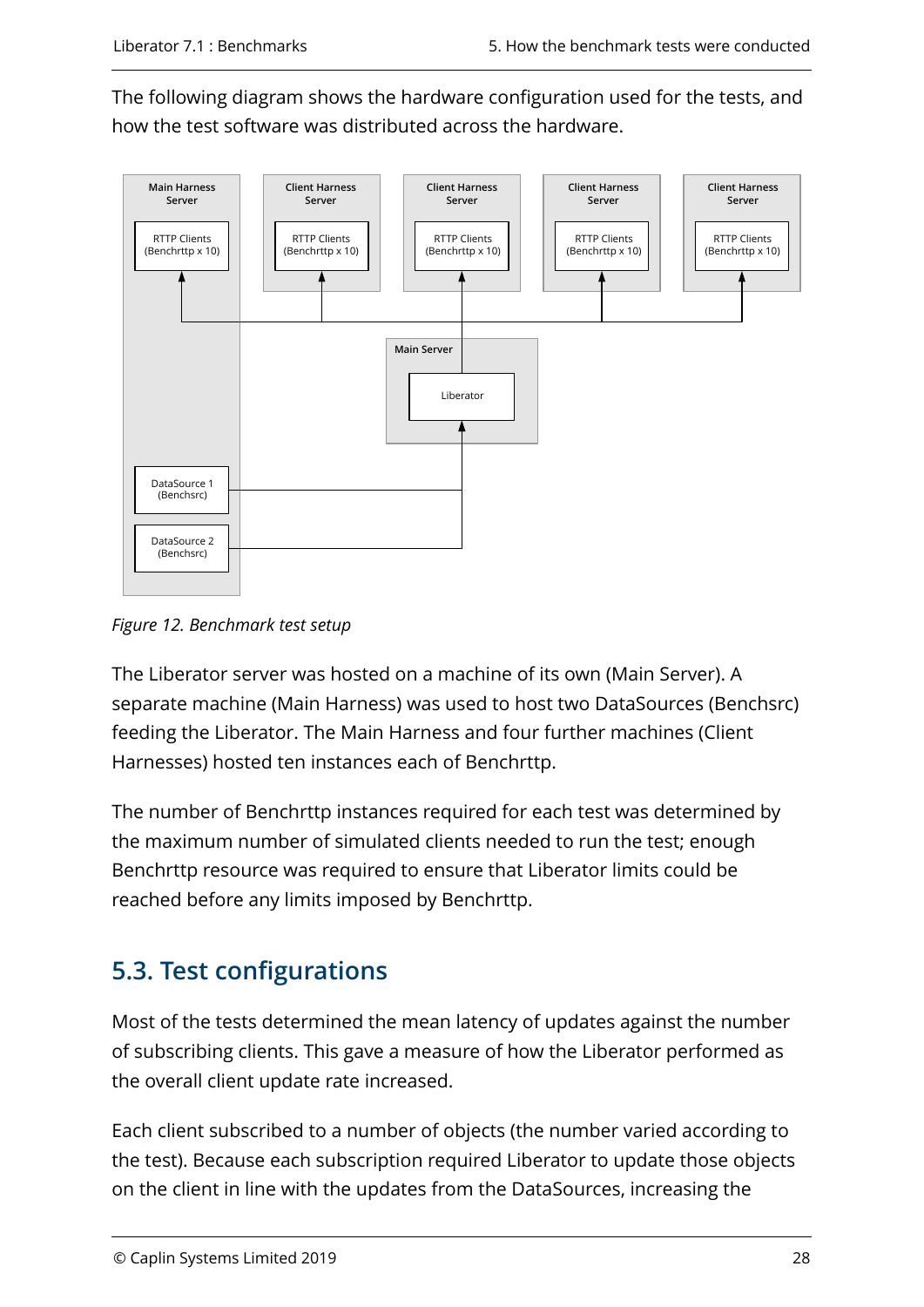number of logged on clients had the effect of proportionally increasing the Liberator's client update load.

For example, if each client subscribed to 100 objects and there were 2,000 clients logged on to the Liberator, then the Liberator would have to supply 100 x 2,000 object updates per second in total.

The latency of the client update messages was measured at the client end. In all cases measurements were taken from the application log files and the results were plotted.

The most important Liberator parameters affecting performance are:

- The number of DataSource threads.
- The number of session threads ([threads-num](https://www.caplin.com/developer/caplin-platform/liberator/liberator-tuning-configuration#threads-num) configuration parameter).
- The maximum interval in seconds during which messages are batched together ([burst-max](https://www.caplin.com/developer/caplin-platform/liberator/liberator-bursting-configuration#burst-max) configuration parameter).

Many of the tests were performed with varying numbers of DataSource threads and/or session threads, in order to determine the impact of the thread settings on Liberator performance. The test results show the optimum configuration for each scenario.

### <span id="page-31-0"></span>**5.4. Test software**

#### **5.4.1. Caplin Liberator**

The tests were run against a Caplin Liberator 7.1 server.

The following changes were made to Liberator's configuration:

- Log Cycling. This was modified to prevent the very large amounts of data being processed from using up too much disk space.
- System Max Files. This was increased to 131,072 to allow high numbers of clients to connect. See the [system-max-files](https://www.caplin.com/developer/caplin-platform/liberator/liberator-tuning-configuration#system-max-files) configuration item.
- Object Throttling. The default object throttling of 1 second was turned off for benchmarking. This allowed all clients to receive all the messages they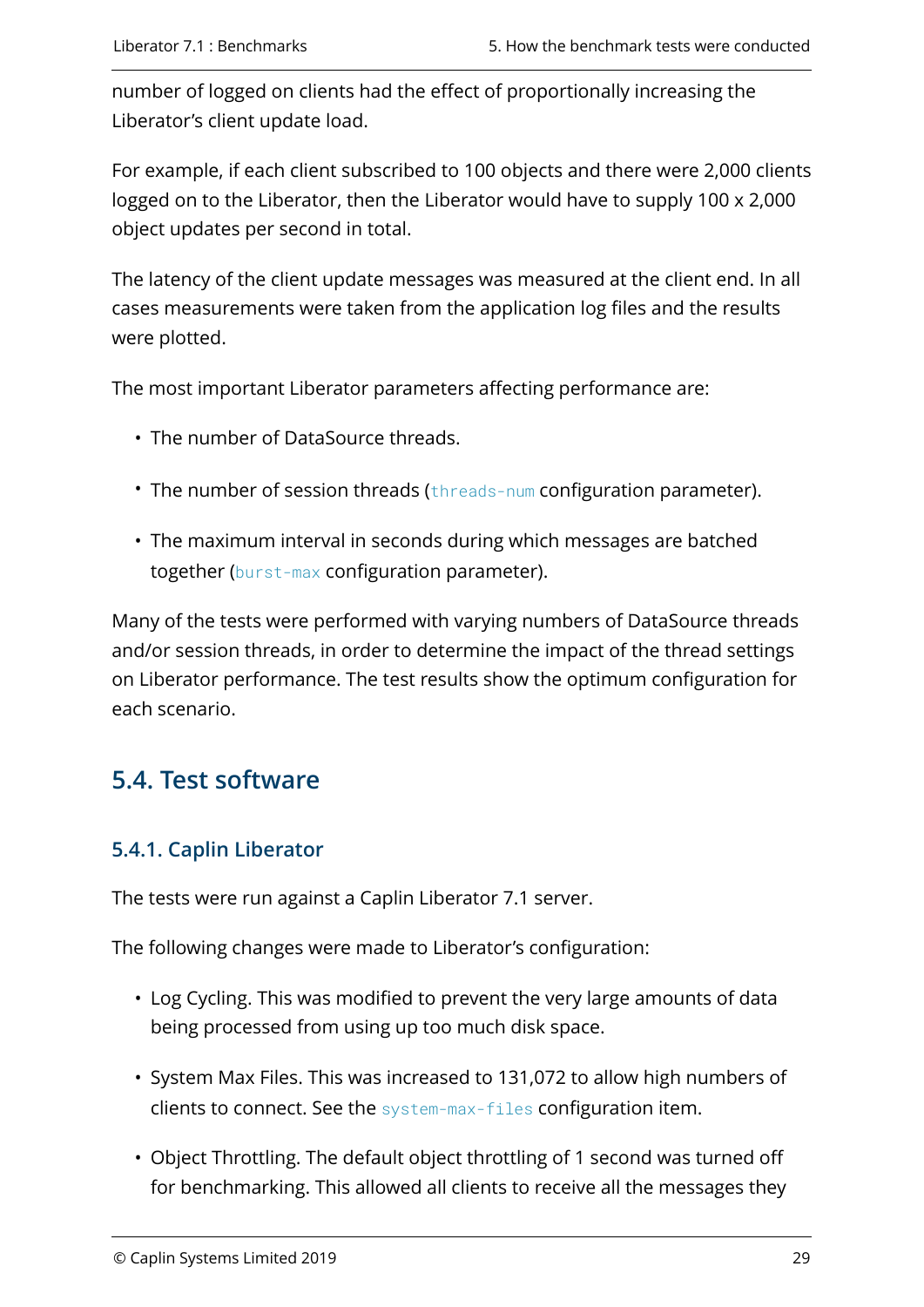were subscribed to. See the [object-throttle-off](https://www.caplin.com/developer/caplin-platform/liberator/liberator-throttling-configuration#object-throttle-off) configuration item.

- Threads. The number of DataSource threads and session threads ([threads](https://www.caplin.com/developer/caplin-platform/liberator/liberator-tuning-configuration#threads-num)[num](https://www.caplin.com/developer/caplin-platform/liberator/liberator-tuning-configuration#threads-num)) were adjusted according to the needs of the individual tests. Many of the tests were repeatedly run with different numbers of threads in order to determine the impact of the thread settings on Liberator performance.
- Burst Settings. The default setting for [burst-max](https://www.caplin.com/developer/caplin-platform/liberator/liberator-bursting-configuration#burst-max) is 0.5 seconds. This was altered to 0 seconds for most of the tests. The High and Very High scenarios ([Section 3.4, "Very High Updates"](#page-13-0)) test several values for this parameter (0, 0.025, 0.05, 0.1).

### **5.4.2. Operating system**

The following changes were made to CentOS 7.4.1708 running on the Main Server (hosting Liberator):

• The number of open file descriptors was increased to allow Liberator to support high numbers of client connections.

This manual change to the operating system's configuration was required because our benchmarking tools do not start Liberator as root. Without initial root-level privileges, Liberator cannot automatically increase the file-descriptor limit assigned to its process.



After Liberator is started as root, it changes the account it runs under to the account named in the [runtime-user](https://www.caplin.com/developer/caplin-platform/datasource/datasource-run-time-environment-configuration#runtime-user) configuration item.

### **5.4.3. Test DataSource application (Benchsrc)**

The Benchsrc test tool was configured to produce updates to sets of objects at a known message rate. Benchsrc is a single-threaded application, so for those tests where the Liberator was configured to use multiple DataSource threads there was an instance of Benchsrc for each DataSource thread.

### **5.4.4. Test RTTP client application (Benchrttp)**

The Benchrttp test tool was configured to request sets of objects that were published by the DataSource. It measured the number of messages being received and also the latency of the messages. The simulated clients all used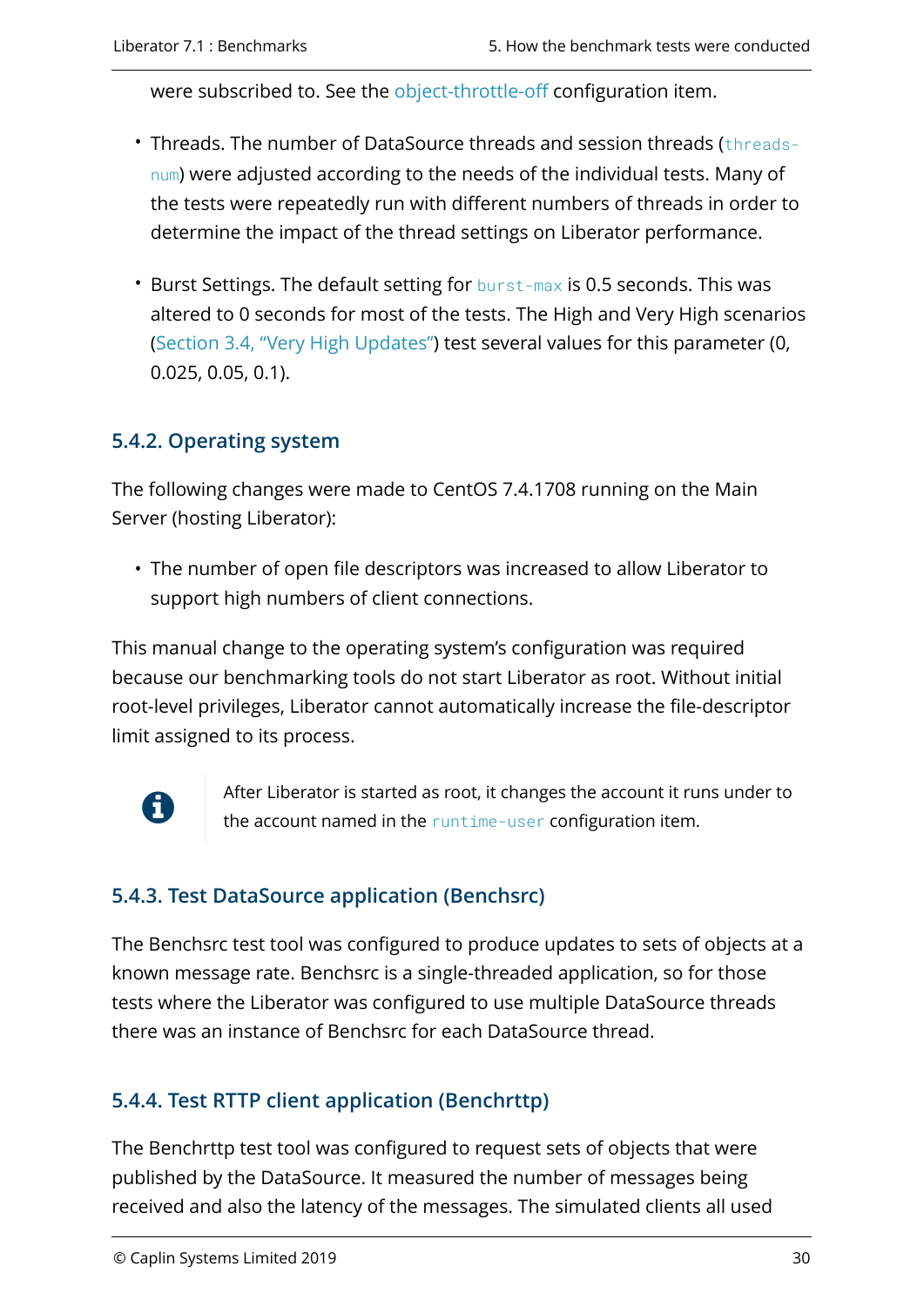RTTP Type 2 connections – RTTP over a persistent HTTP connection.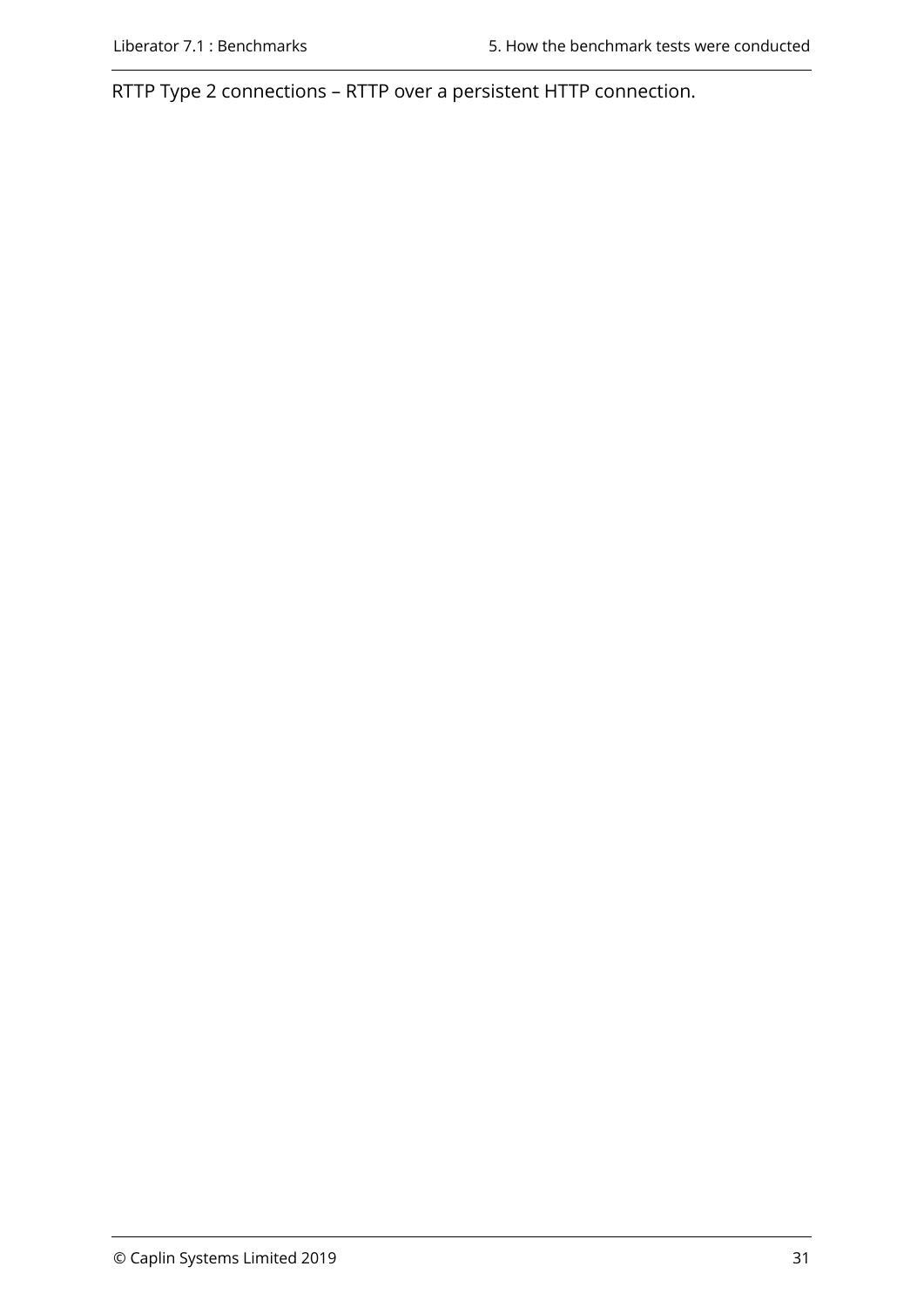### <span id="page-34-0"></span>**5.5. Test hardware**

The benchmark tests used 6 machines, as shown in the diagram [Figure 12,](#page-30-1) ["Benchmark test setup".](#page-30-1)

Caplin Liberator ran on a dedicated machine (Main Server).

The RTTP client processes (Benchrttp) ran on 5 machines to spread the load (Main Harness and Client Harnesses).

The DataSources (Benchsrc) ran on the Main Harness.



All our test machines run Broadcom network cards, which we found perform better than Intel network cards.

#### **5.5.1. Main Server**

The main server runs Liberator.

| Components              | Liberator                                        |
|-------------------------|--------------------------------------------------|
| Vendor                  | DELL                                             |
| Model                   | PowerEdge R7415                                  |
| <b>Processors</b>       | AMD EPYC 7551P 32-Core 2GHz/2.55Ghz/3GHz         |
| <b>NUMA nodes</b>       | 4                                                |
| <b>Memory</b>           | 64GB                                             |
| <b>Operating system</b> | CentOS 7.4.1708                                  |
| Network card            | Broadcom NetXtreme BCM5720 Gigabit Ethernet PCIe |

#### **5.5.2. Main Harness**

The main harness hosts two Benchsrc instances, which provide the data for the tests. It also runs 10 Benchrttp instances, so that latency can be measured using the same clock from source to destination.

| Components        | Benchsrc, Benchrttp(s)                   |
|-------------------|------------------------------------------|
| Vendor            | НP                                       |
| Model             | ProLiant DL360p Gen8                     |
| <b>Processors</b> | 2x Intel® Xeon® CPU E5-2650 v2 @ 2.60GHz |
| <b>Memory</b>     | 96GB                                     |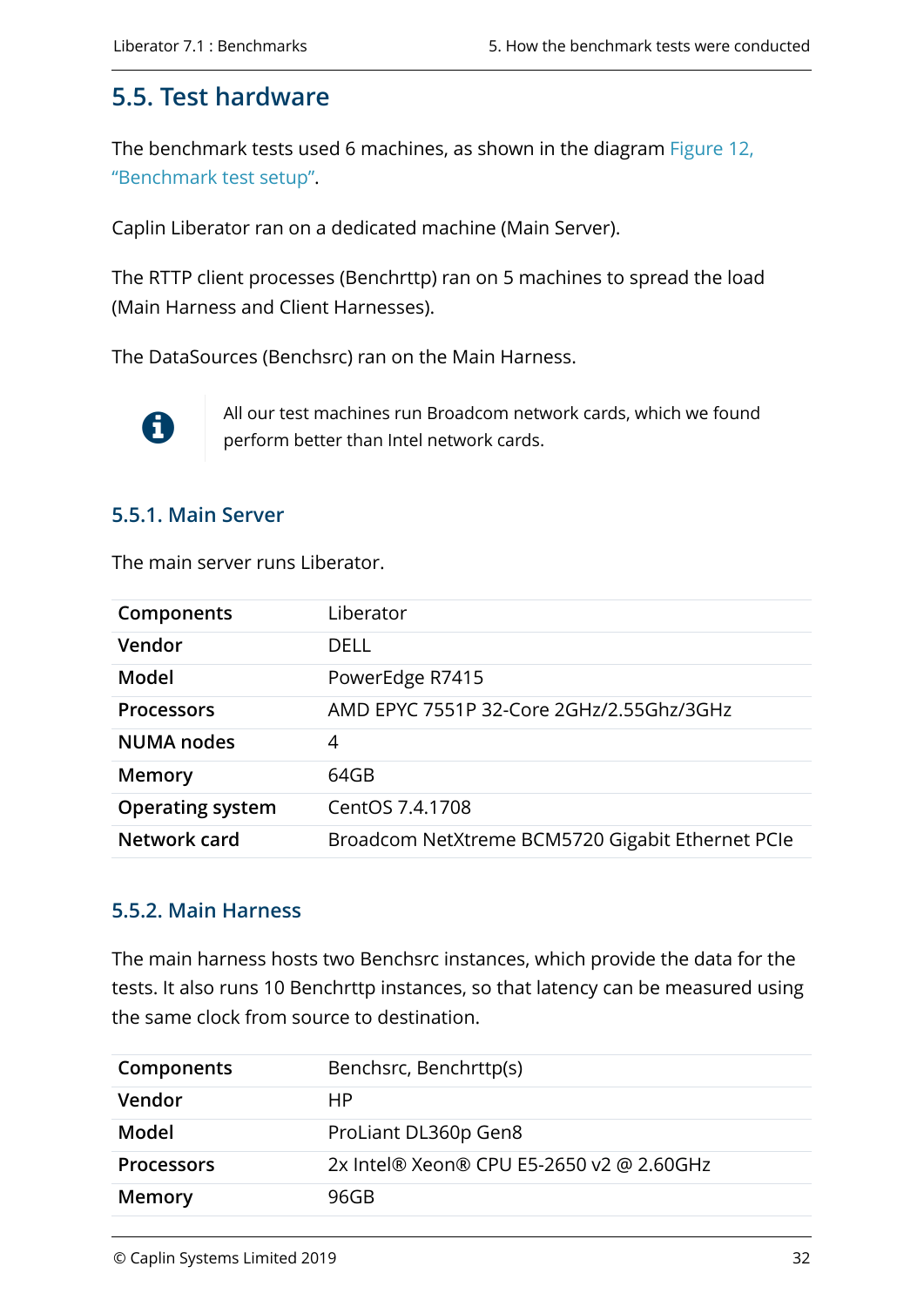| <b>Operating system</b> | CentOS 7.4.1708                                    |
|-------------------------|----------------------------------------------------|
| Network card            | Broadcom NetXtreme II BCM57810 10 Gigabit Ethernet |

### **5.5.3. Client Harnesses**

These machines run the rest of the client harnesses. Latency is still measured on these machines, to assert that thresholds are not broken, but graphs are all based on times recorded on the main harness machine.

| Client harness 1        |                                                |
|-------------------------|------------------------------------------------|
| Components              | Benchrttp(s)                                   |
| Vendor                  | DELL                                           |
| Model                   | PowerEdge R415                                 |
| <b>Processors</b>       | 2 x Six-Core AMD Opteron 4180 2.6GHz           |
| <b>Memory</b>           | 16GB                                           |
| <b>Operating system</b> | CentOS 5.5 (final)                             |
| Network card            | Broadcom NetXtreme II BCM5716 Gigabit Ethernet |

#### *Client harness 2, 3, and 4*

| Components              | Benchrttp(s)                                   |
|-------------------------|------------------------------------------------|
| Vendor                  | DELL                                           |
| Model                   | PowerEdge R210                                 |
| <b>Processors</b>       | 1x quad-core Intel Xeon X3460 2.8GHz           |
| Memory                  | 4GB                                            |
| <b>Operating system</b> | CentOS 5.5 (final)                             |
| Network card            | Broadcom NetXtreme II BCM5716 Gigabit Ethernet |

#### **5.5.4. Network**

The test machines were set up on a Gigabit network that was used solely for transmitting the test data. Control messages and terminal access used a separate network.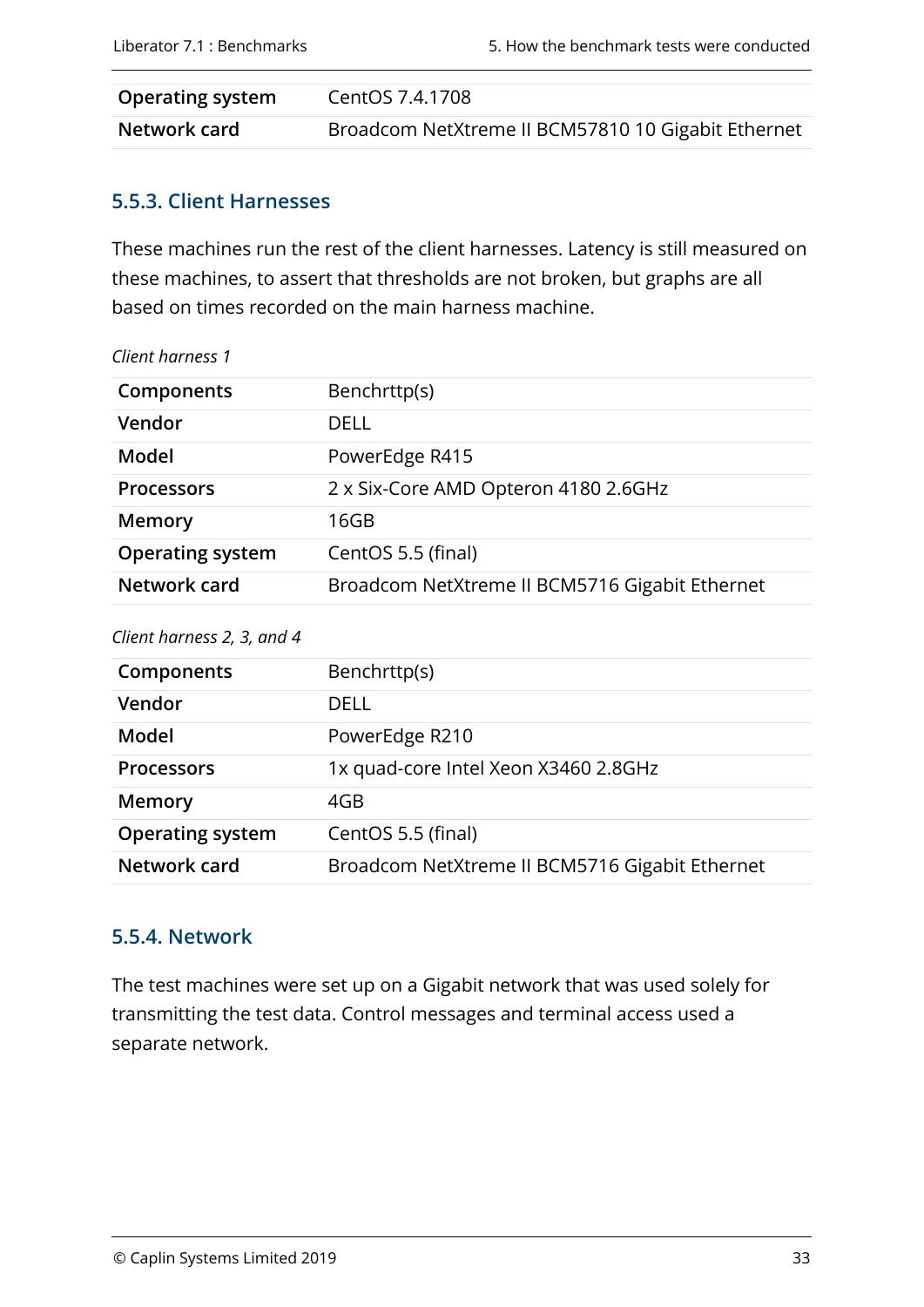# <span id="page-36-0"></span>**6. Frequently asked questions**

The following sections discuss various issues concerning how to configure and tune Liberator and its environment to achieve the required performance.

# <span id="page-36-1"></span>**6.1. What batching configuration should we use?**

Batching messages together is a more efficient method of sending messages and allows Liberator to support higher message rates. High message rates are associated with fast-changing data and/or a high number of users.

| <b>Configuration item</b> | Default value (seconds) |
|---------------------------|-------------------------|
| burst-min                 | O 1                     |
| burst-max                 | 0.5                     |
| burst-increment           | 0.05                    |

Batching is configured by three Liberator configuration items:

By default, Liberator is configured to batch messages in intervals of 0.1 seconds (burst-min). If more than three messages arrive in a batching interval, the next interval is increased by 0.05 seconds (burst-increment) up to a maximum batching interval of 0.5 seconds (burst-max). If no messages arrive during a batching interval, the next interval is decreased by 0.05 seconds (burstincrement) to a minimum batching interval of 0.1 seconds (burst-min).

For a full description of the interplay between these three configuration items, see [How batching works](https://www.caplin.com/developer/caplin-platform/liberator/liberator-bursting-configuration#how-bursting-works) on the Caplin website.

The benefits of batching are bought at the expense of the extra latency introduced by the batching interval. If the default maximum batching interval of 0.5 seconds is too high for your application, reduce burst-max in increments to a level acceptable to your requirements. As demonstrated by the results for the [High Updates \(Batching\)](#page-22-0) and [Very High Updates \(Batching\)](#page-26-0) scenarios, even a lower burst-max setting of 0.1 seconds is significantly more efficient than no batching at all.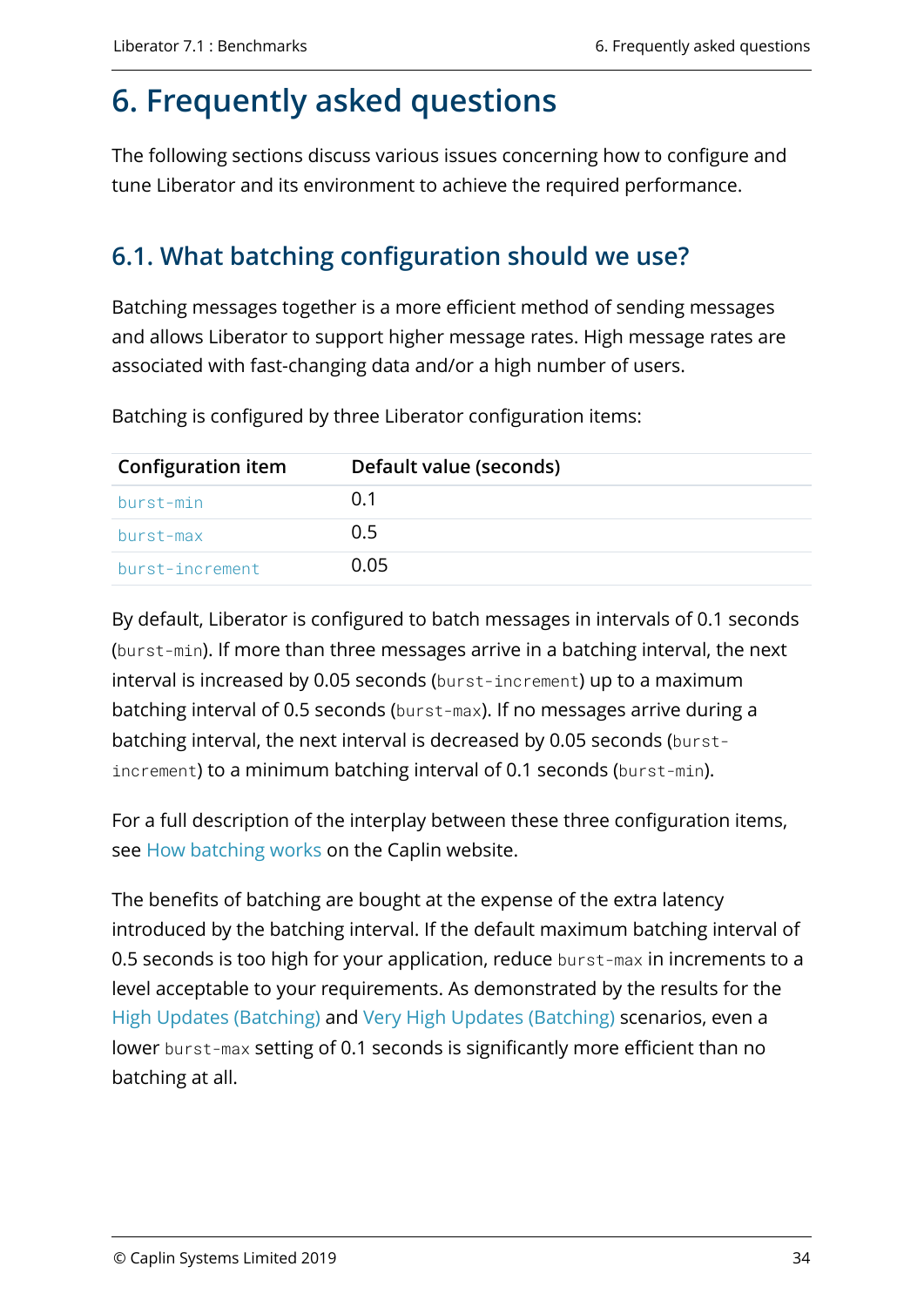### <span id="page-37-0"></span>**6.2. How many threads should we configure?**

There isn't a simple answer to this question.

Liberator's configuration option [threads-num](https://www.caplin.com/developer/caplin-platform/liberator/liberator-tuning-configuration#threads-num) sets the number of session threads used to service client connections. Liberator also implements multiple DataSource threads — there is one thread per DataSource connection.

How many threads you require depends on the maximum anticipated update rate from Liberator's DataSource peers, the maximum expected number of subscribing clients, the subscription profile of the clients (see [Section 6.2.1,](#page-37-1) ["DataSource threads"\)](#page-37-1), and the hardware characteristics of the machine running the Liberator (CPU speed and number of CPUs).



Caplin Systems can provide customers with expert guidance on configuring the optimum number of Liberator threads to meet their particular requirements.

### <span id="page-37-1"></span>**6.2.1. DataSource threads**

DataSource threads enable Liberator to better handle high update rates from its DataSources. Even if there is only one DataSource instance feeding Liberator, you can still configure more than one connection to the DataSource so that the Liberator's performance can benefit from using multiple DataSource threads.

There is also a relationship between the number of clients using the Liberator and the number of DataSource threads required, but this depends on the subscription profile of the clients, as follows.

At one extreme, if each client subscribes to a different set of objects, then the update demand on the DataSources will increase roughly in proportion to the number of subscribing clients. So in this case, as the maximum anticipated number of clients increases, more DataSource threads will be required in order to achieve the same message latency.

At the other extreme, if each client subscribes to the same set of objects, the update demand on the DataSources will remain constant as the number of subscribing clients increases. So in this case the number of DataSource threads required will not depend on the number of subscribing clients.

You should configure enough DataSource connections (and hence DataSource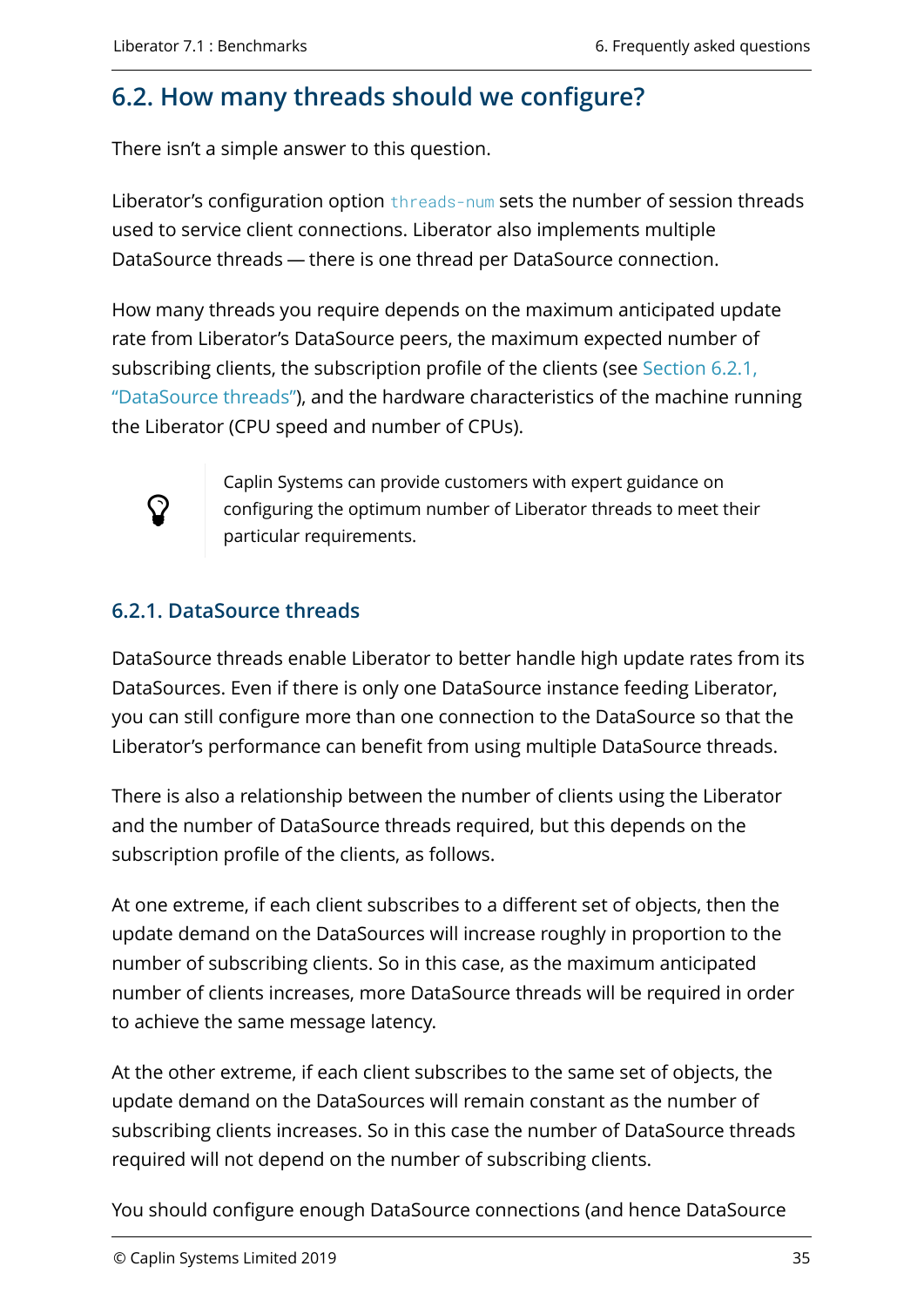threads) to allow Liberator to handle the maximum anticipated update rate from the DataSource(s) with acceptable message latency for the maximum number of clients expected to use the Liberator.

Don't use more DataSource threads than you need, because the additional threads will not produce a significant additional improvement in performance. There will be a limit above which adding more DataSource connections has little extra benefit, because the limiting factor becomes the number of session threads.

### **6.2.2. Session threads**

Provided there are enough DataSource threads to handle updates from the DataSources, increasing the number of session threads will allow more clients to subscribe with no unacceptable increase in message latency. However there will be an upper limit on the number of session threads, beyond which performance will decrease – see [Section 6.2.3, "CPU resource considerations"](#page-38-1).

#### <span id="page-38-1"></span>**6.2.3. CPU resource considerations**

Once CPU resource limits have been reached on the machine running the Liberator, adding more threads will not necessarily improve performance. In these tests, 8 session threads gave the best results.



On servers with fewer than 12 cores, reduce the number of session threads according to this formula:  $num\_session\_threads + 4 =$ num\_cores

# <span id="page-38-0"></span>**6.3. How does message size affect performance?**

When high numbers of clients and messages are used, the size of the message plays a significant part in the overall performance. Larger update messages decrease Liberator's maximum effective message rate. Liberator also performs slightly better when handling update messages consisting of a small number of large fields rather than messages containing a larger number of smaller fields.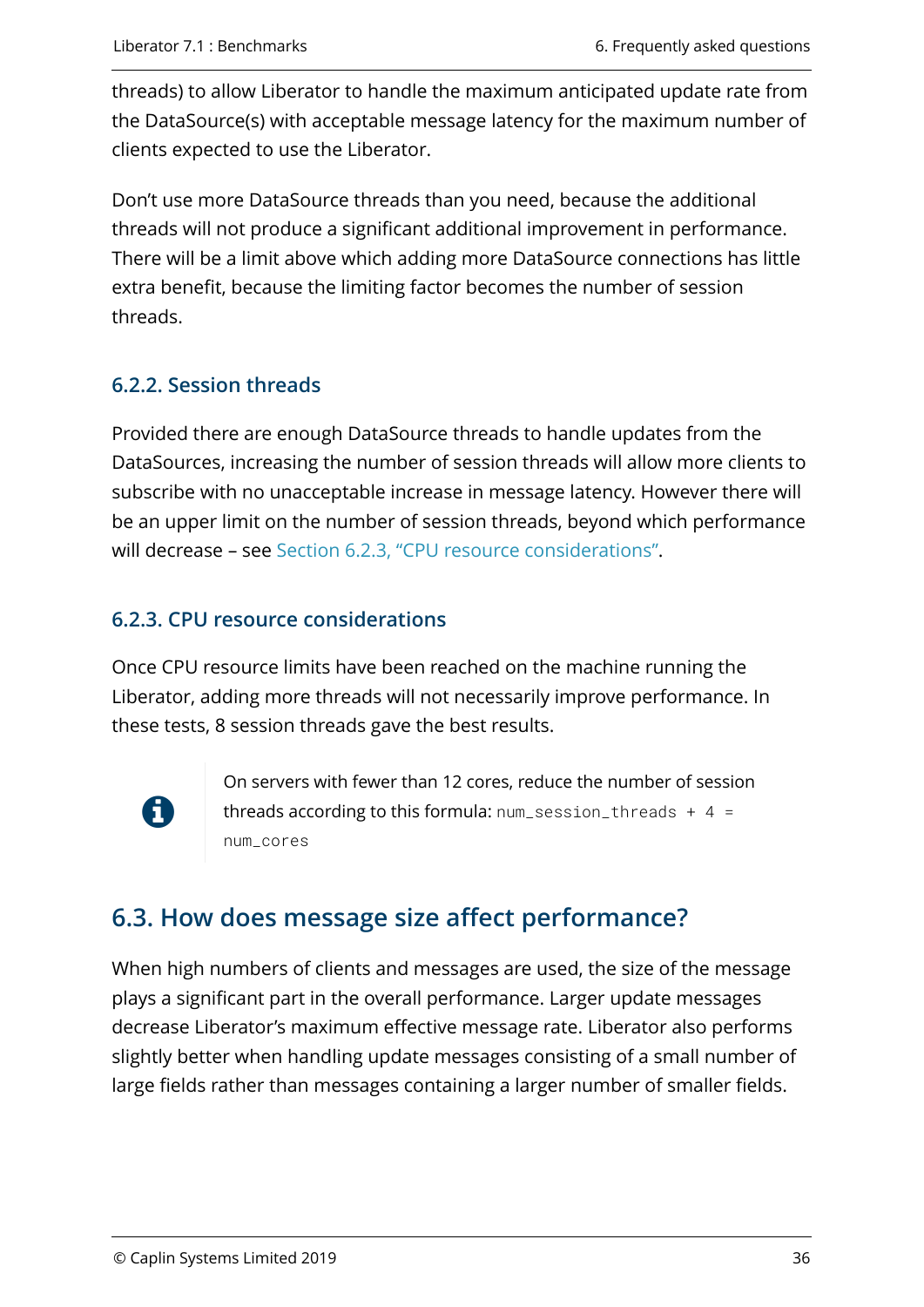### <span id="page-39-0"></span>**6.4. How does network latency affect performance?**

The tests in this document were performed on an internal network. Over the Internet, there will be an increase in latency of anywhere between 20-250 milliseconds. The exact latency will very much depend upon the geographical locations of the sites – with 100-120 milliseconds exhibited for transatlantic communications, for example.

### <span id="page-39-1"></span>**6.5. How much bandwidth will our Liberator use?**

In the context of Liberator performance, bandwidth is the update rate delivered to all subscribed clients in bits per second (bps). In most of these tests each message is 54 bytes long; this may seem small, but it is because RTTP is a very efficient protocol. The message contains five fields, a typical update in financial applications. Each test gives some details of the bandwidth used per client and overall.

### <span id="page-39-2"></span>**6.6. How many subscriptions can Liberator handle?**

The number of subscriptions a client has does not significantly affect performance directly, rather the number of messages is far more significant. This can be controlled using throttling.

### <span id="page-39-3"></span>**6.7. How much disk space will our Liberator need?**

Liberator uses approximately 60 MB of disk space when it is installed. Running Liberator requires extra disk space for log files.

The amount of disk space needed for the log files depends entirely on messages rates and client activity. Liberator supports configuration options to control the cycling of log files, so it is possible to limit how much disk space is used and how much information is saved in log files. Log files can grow to high single-digit gigabytes per day in some setups.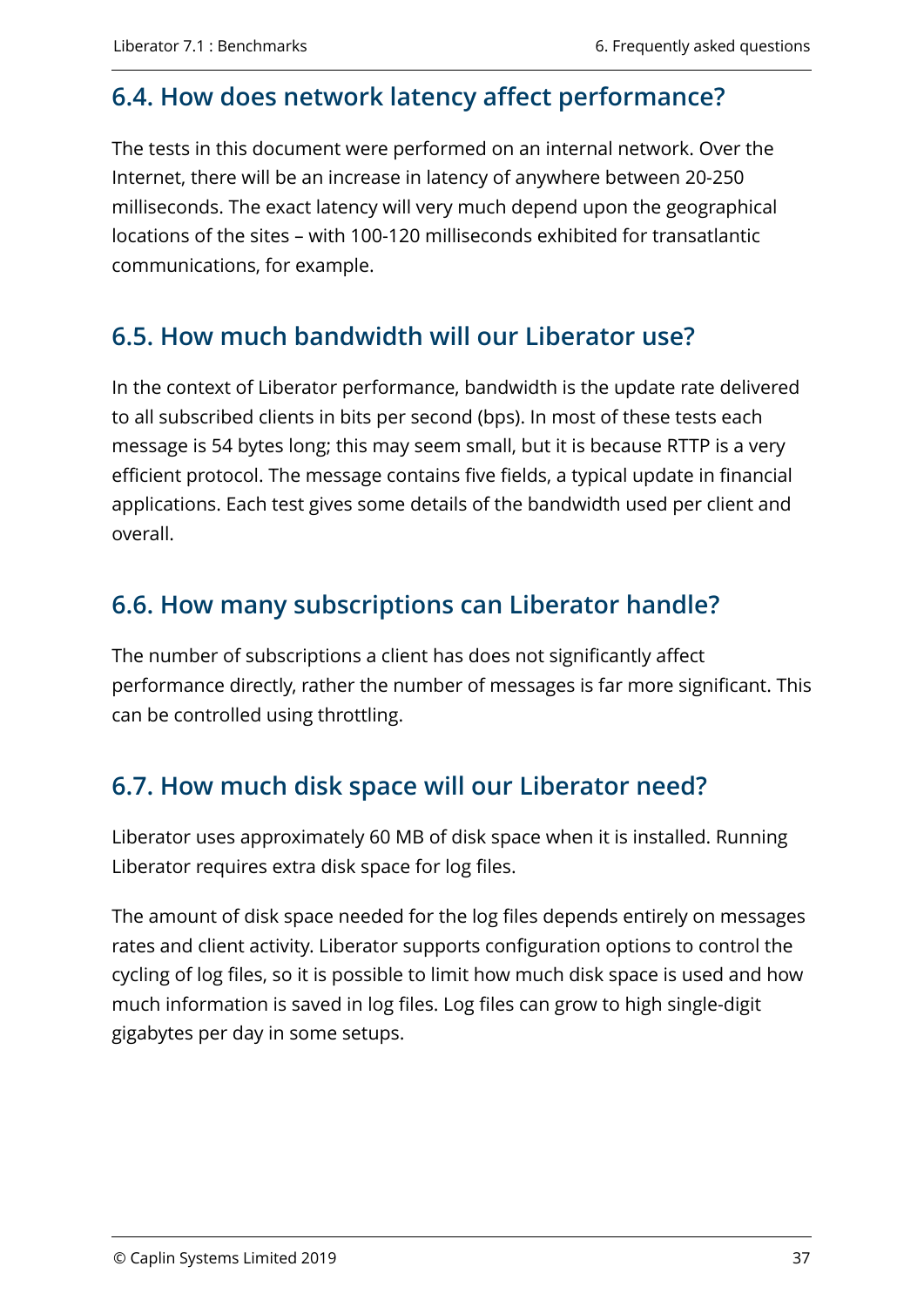# <span id="page-40-0"></span>**Appendix A: Glossary**

This section contains a glossary of terms and acronyms relating to the Liberator benchmark.

#### **Benchsrc**

A Caplin benchmark test tool that provides DataSource messages as input to a Caplin Liberator server. It is primarily intended to be used in conjunction with Benchrttp and the control scripts from the Caplin Benchmarking kit.

#### **Benchrttp**

A Caplin benchmark test tool that connects to a Liberator server and simulates a configurable number of clients and contributors of streamed RTTP data. It is primarily intended to be used in conjunction with Benchsrc and the control scripts from the Caplin Benchmarking kit.

#### **Batching / Bursting**

In a system with a large number of clients, the efficiency of Caplin Liberator can be increased by writing output in defined batches (bursts).

burst-max is a Liberator configuration parameter that controls bursting. It is the maximum time in seconds of buffering before Liberator sends updates to a client.

For more information see [Bursting \(batching\)](https://www.caplin.com/developer/caplin-platform/liberator/liberator-bursting) on the Caplin website.

#### **Caplin Liberator**

Caplin Liberator is a real-time financial internet hub that delivers trade messages and market data to and from subscribers over any network.

#### **Caplin Platform**

A framework for building single-dealer platforms that enables banks to deliver multi-product trading direct to client desktops.

#### **DataSource**

DataSource is the internal communications infrastructure used by Caplin Platform's server components such as Caplin Liberator, Caplin Transformer, and DataSource adapters.